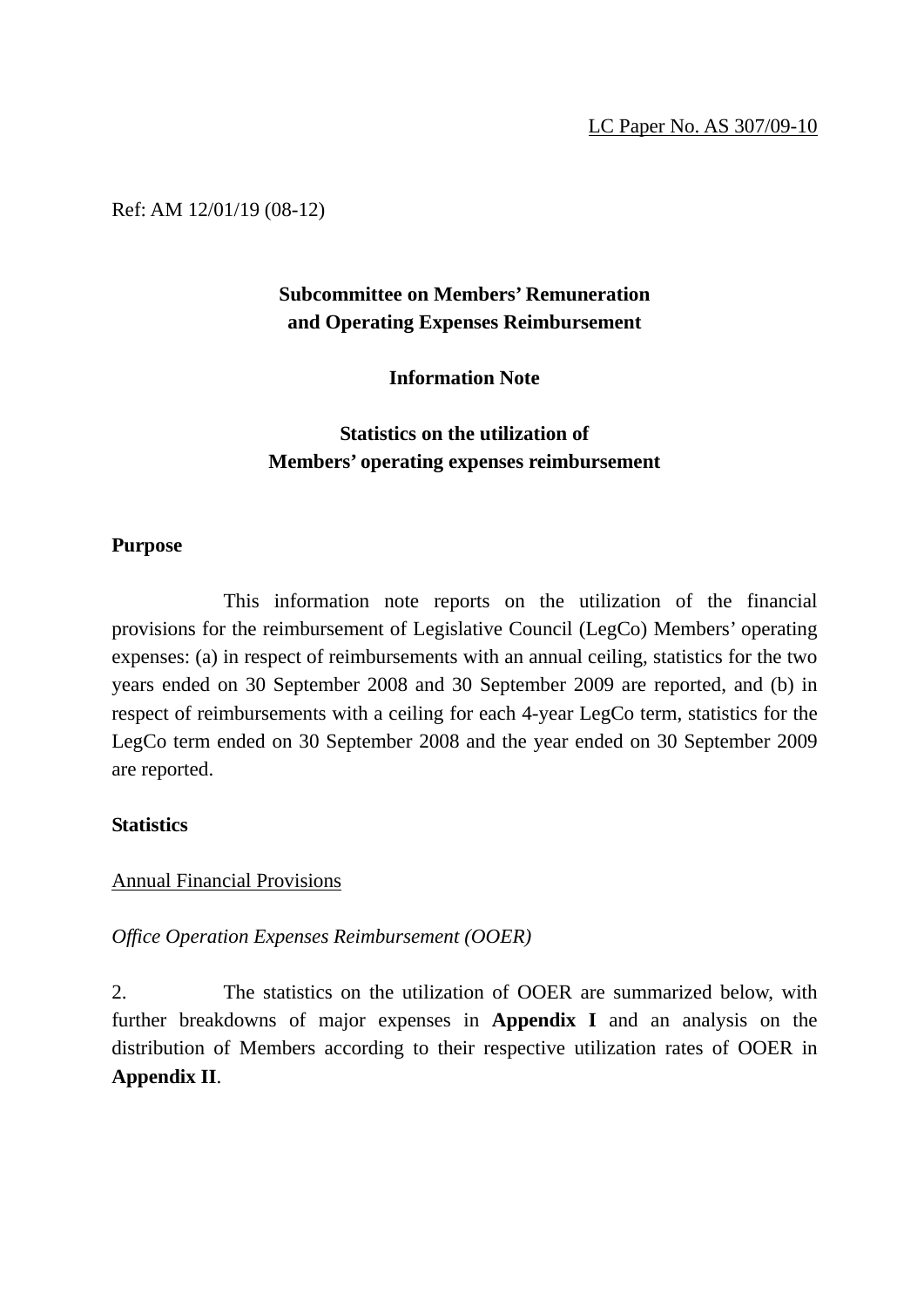### **Amounts of OOER claimed**

|                       | Oct 2007 |      | Oct 2008 |      |  |
|-----------------------|----------|------|----------|------|--|
|                       | to       |      | to       |      |  |
|                       | Sep 2008 |      | Sep 2009 |      |  |
|                       | \$       | $\%$ | \$       | $\%$ |  |
| Average reimbursable  | 127,835  | 100  | 133,588  | 100  |  |
| amount per month      |          |      |          |      |  |
| per Member            |          |      |          |      |  |
| Average reimbursement |          |      |          |      |  |
| Overall average       | 113,618  | 88.9 | 120,329  | 90.1 |  |
| FC average            | 107,030  | 83.7 | 112,708  | 84.4 |  |
| GC average            | 120,206  | 94.0 | 127,949  | 95.8 |  |

FC = Members returned by Functional Constituencies

GC = Members returned by Geographical Constituencies

### **Members' utilization rates of OOER**

| Distribution of   | Oct 2007            |      |      | Oct 2008 |      |      |  |
|-------------------|---------------------|------|------|----------|------|------|--|
| <b>Members</b>    |                     | to   |      | to       |      |      |  |
|                   | Sep 2008            |      |      | Sep 2009 |      |      |  |
|                   | FC<br>GC<br>Overall |      |      | Overall  | FC   | GC   |  |
| Utilization rate  | $\%$                | $\%$ | $\%$ | $\%$     | $\%$ | $\%$ |  |
| 99% to 100%       | 43.5                | 36.6 | 50.1 | 36.6     | 20.0 | 53.4 |  |
| $90\%$ to $<$ 99% | 26.6                | 16.7 | 36.6 | 30.1     | 33.4 | 26.6 |  |
| below 90%         | 29.9                | 46.7 | 13.3 | 33.3     | 46.6 | 20.0 |  |
|                   | 100                 | 100  | 100  | 100      | 100  | 100  |  |

*Entertainment and Travelling Expenses Reimbursement (ETER)* 

3. Utilization of ETER is summarised below, with further breakdowns of expenses in **Appendix III** and distribution of Members according to their respective utilization rates in **Appendix IV**.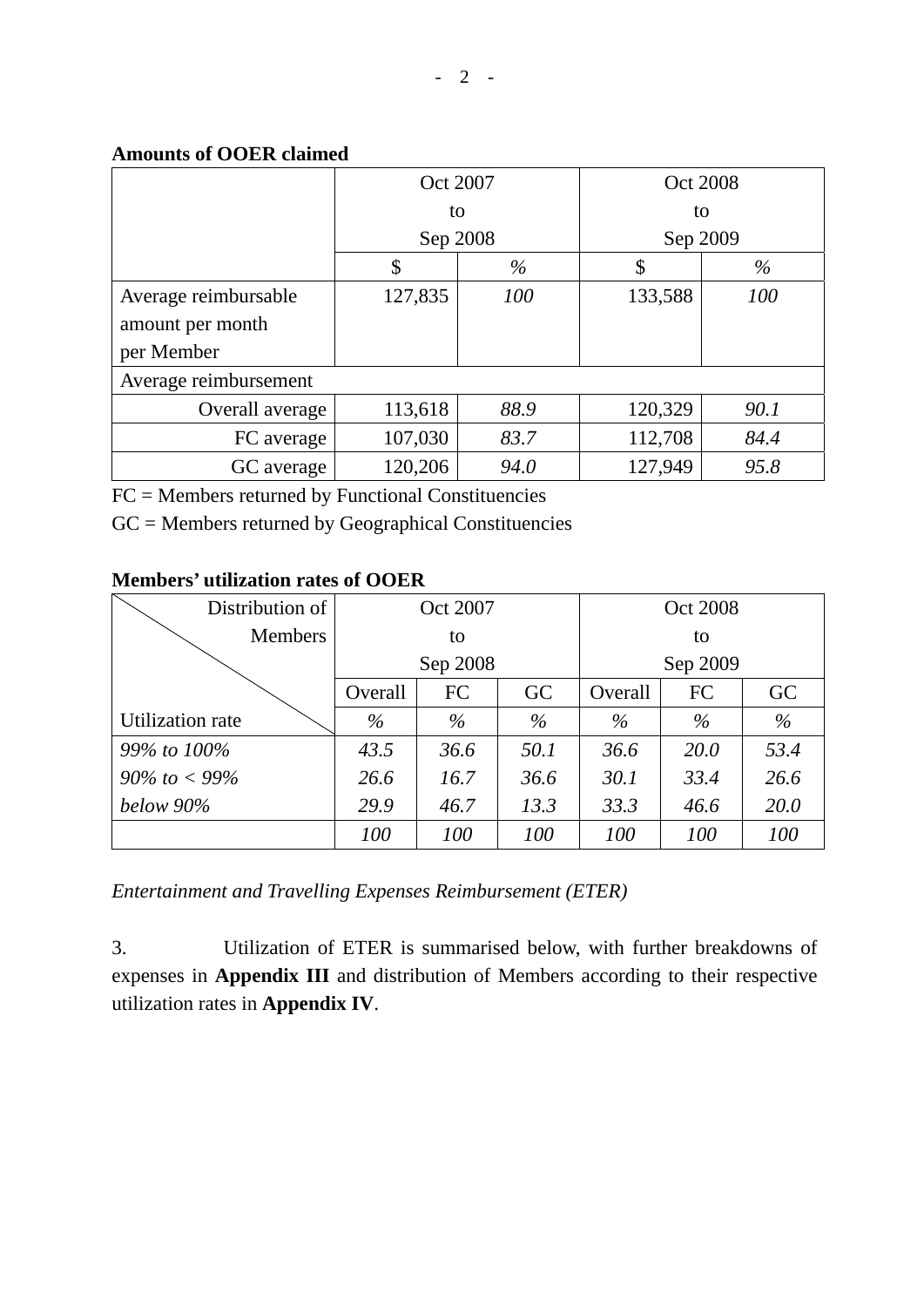### **Amount of ETER claimed**

|                       | Oct 2007 |          | Oct 2008 |          |  |
|-----------------------|----------|----------|----------|----------|--|
|                       |          | to       |          | to       |  |
|                       |          | Sep 2008 |          | Sep 2009 |  |
|                       | \$       | %        | \$       | %        |  |
| Average reimbursable  | 13,109   | 100      | 13,699   | 100      |  |
| amount per month      |          |          |          |          |  |
| per Member            |          |          |          |          |  |
| Average reimbursement |          |          |          |          |  |
| Overall average       | 11,776   | 89.8     | 12,356   | 90.2     |  |
| FC average            | 11,621   | 88.6     | 11,581   | 84.5     |  |
| GC average            | 11,932   | 91.0     | 13,130   | 95.8     |  |

# **Members' utilization rates of ETER**

| Distribution of     | Oct 2007            |      |      | Oct 2008 |      |      |  |
|---------------------|---------------------|------|------|----------|------|------|--|
| <b>Members</b>      |                     | to   |      | to       |      |      |  |
|                     | Sep 2008            |      |      | Sep 2009 |      |      |  |
|                     | FC<br>GC<br>Overall |      |      | Overall  | FC   | GC   |  |
| Utilization<br>rate | $\%$                | $\%$ | $\%$ | $\%$     | $\%$ | $\%$ |  |
| 99% to 100%         | 71.6                | 63.4 | 80.1 | 68.3     | 50.1 | 86.7 |  |
| $90\%$ to $< 99\%$  | 6.7                 | 13.4 |      | 16.7     | 26.7 | 6.7  |  |
| below 90%           | 21.7                | 23.2 | 19.9 | 15.0     | 23.2 | 6.6  |  |
|                     | 100                 | 100  | 100  | 100      | 100  | 100  |  |

# *Staff*

4. The following table shows the average numbers of full-time and part-time employees hired by Members, with further details in **Appendices V and VI**:

|                            | Average no. of employees hired |          |  |  |  |
|----------------------------|--------------------------------|----------|--|--|--|
|                            | <b>Jun 2008</b>                | Dec 2009 |  |  |  |
| No. of full-time employees |                                |          |  |  |  |
| Overall average            | 5.4                            | 5.4      |  |  |  |
| FC average                 | 4.1                            | 4.1      |  |  |  |
| GC average                 | 6.8                            | h.       |  |  |  |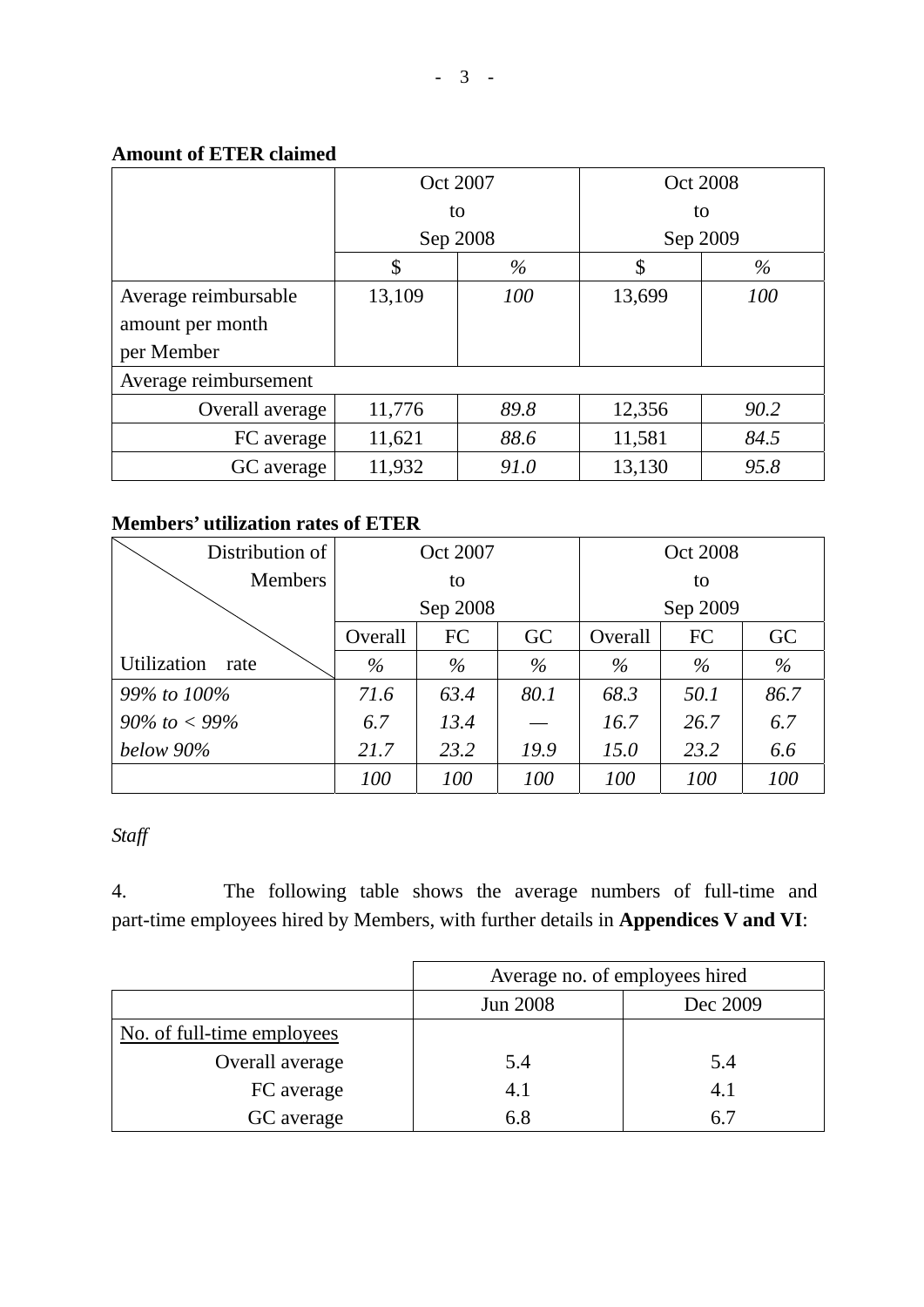|                            | Average no. of employees hired |     |  |  |  |  |
|----------------------------|--------------------------------|-----|--|--|--|--|
|                            | Jun 2008<br>Dec 2009           |     |  |  |  |  |
| No. of part-time employees |                                |     |  |  |  |  |
| Overall average            | 1.7                            | 1.7 |  |  |  |  |
| FC average                 | 1.4                            | 1.0 |  |  |  |  |
| GC average                 | 2.1                            | 2.5 |  |  |  |  |

5. Aggregate numbers of part-time and full-time employees hired by Members are set out in **Appendices VII and VIIa**.

6. Distribution of full-time employees according to their respective salary levels is summarized below:

|                          | Distribution of employees by salary range |                 |     |          |  |  |
|--------------------------|-------------------------------------------|-----------------|-----|----------|--|--|
|                          |                                           | <b>Jun 2008</b> |     | Dec 2009 |  |  |
| Full-time employees      | No.                                       | $\%$            | No. | $\%$     |  |  |
| (Salary per month)       |                                           |                 |     |          |  |  |
| Below \$10,000           | 101                                       | 31              | 73  | 23       |  |  |
| $$10,000$ to $< $15,000$ | 101                                       | 31              | 124 | 38       |  |  |
| $$15,000$ to < \$20,000  | 56                                        | 17              | 54  | 17       |  |  |
| \$20,000 to $<$ \$25,000 | 27                                        | 8               | 26  | 8        |  |  |
| \$25,000 to $<$ \$30,000 | 19                                        | 6               | 14  | 4        |  |  |
| \$30,000 to $<$ \$55,000 | 21                                        | 7               | 32  | 10       |  |  |
|                          | 325                                       | 100             | 323 | 100      |  |  |

7. More detailed breakdowns of salaries offered to full-time and part-time staff of Members are set out in **Appendix VIII**.

### *Offices*

8. Some Members have not claimed rental reimbursement for their district offices. One of the reasons is that the OOER is insufficient to cover the rents after other expenses have been claimed. In view of this, two sets of statistics on the number of district offices operated by Members are compiled, one on offices for which rental reimbursement was claimed (**Appendix IX**) and another on all district offices reported by Members, regardless of whether any rents were reimbursed (**Appendix X**).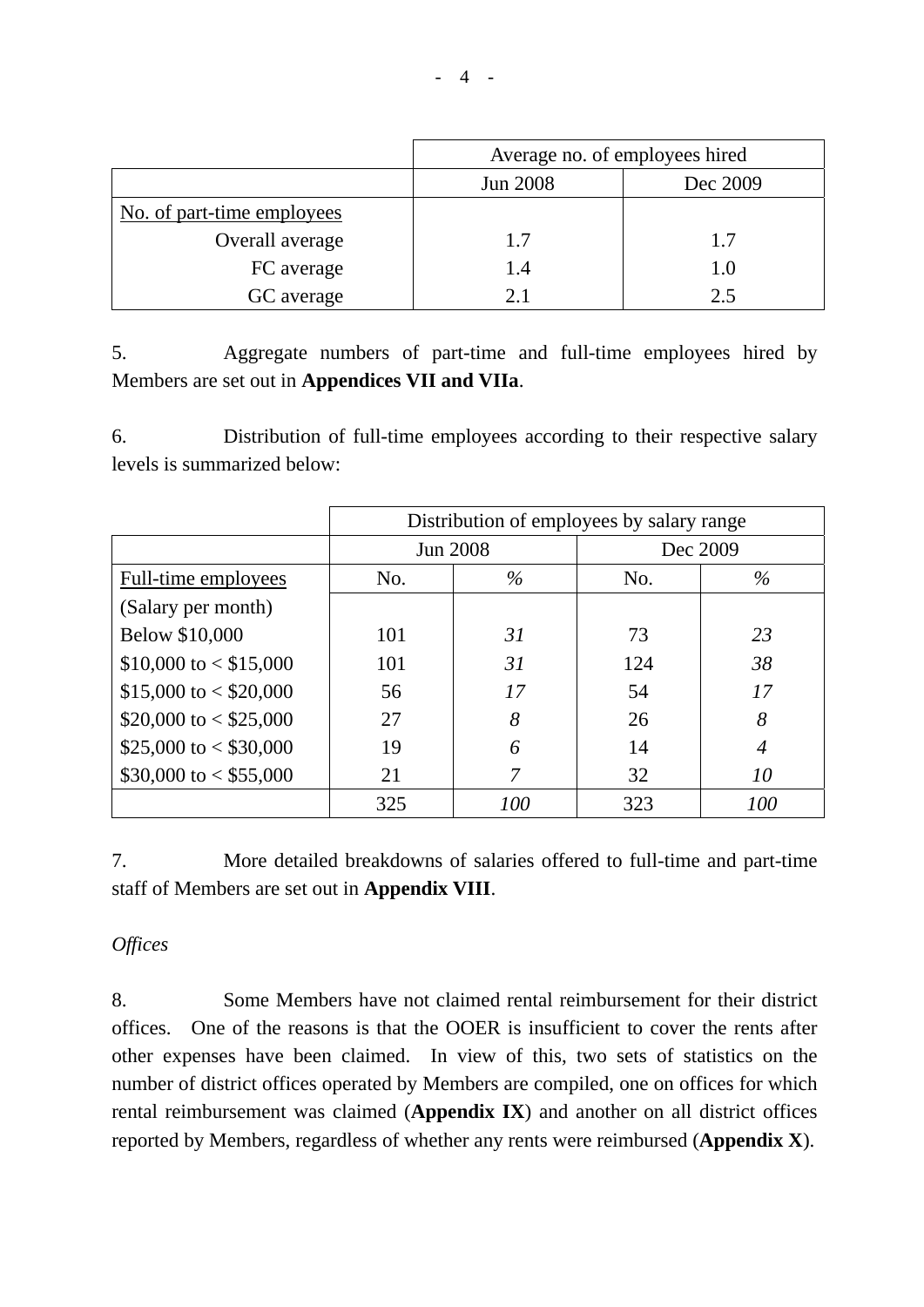9. In calculating the number of district offices funded by OOER, only the portion of a joint office for which rental reimbursement was claimed has been taken into account. The average numbers of district offices operated by Members with funding from OOER, not including the central office provided by the LegCo Secretariat, are summarized below:

|         | No. of district offices (funded by OOER) |           |          |         |  |  |  |
|---------|------------------------------------------|-----------|----------|---------|--|--|--|
|         |                                          | Jun 2008  | Dec 2009 |         |  |  |  |
|         | Average                                  | Range     | Average  | Range   |  |  |  |
| Overall | 1.3                                      | $0 - 4$   | 1.4      | $0 - 5$ |  |  |  |
| FC      | 0.7                                      | $0 - 1.5$ | 0.5      | $0 - 2$ |  |  |  |
| GC      |                                          | $0 - 4$   | う 3      | $0 - 5$ |  |  |  |

10. When offices for which no rent was claimed are included, the average numbers of district offices operated by Members are as follows:

|            | No. of district offices (operated by Members) |                 |          |           |  |  |  |
|------------|-----------------------------------------------|-----------------|----------|-----------|--|--|--|
|            |                                               | <b>Jun 2008</b> | Dec 2009 |           |  |  |  |
|            | Average                                       | Range           |          | Range     |  |  |  |
| Overall    | 1.8                                           | $0 - 7$         | 1.9      | $0 - 6$   |  |  |  |
| FC         | 1.0                                           | $0 - 2$         | 0.9      | $0 - 2.5$ |  |  |  |
| $\Omega C$ | 2.5                                           | $0 - 7$         | 2.9      | $0 - 6$   |  |  |  |

11. More detailed analyses on the numbers of district offices, categorized according to the channel through which Members are returned, are set out in **Appendices IXa and Xa**.

### Termly Financial Provisions

*Setting Up Expenses Reimbursement (SUER), Information Technology & Communication Equipment Expenses Reimbursement (ITER) and Winding Up Expenses Reimbursement (WUER)* 

12. The following table shows the numbers and percentages of Members who had claimed 90% or more of their respective entitlements to SUER, ITER and WUER in the third LegCo term (four years) and in the year 2008-2009: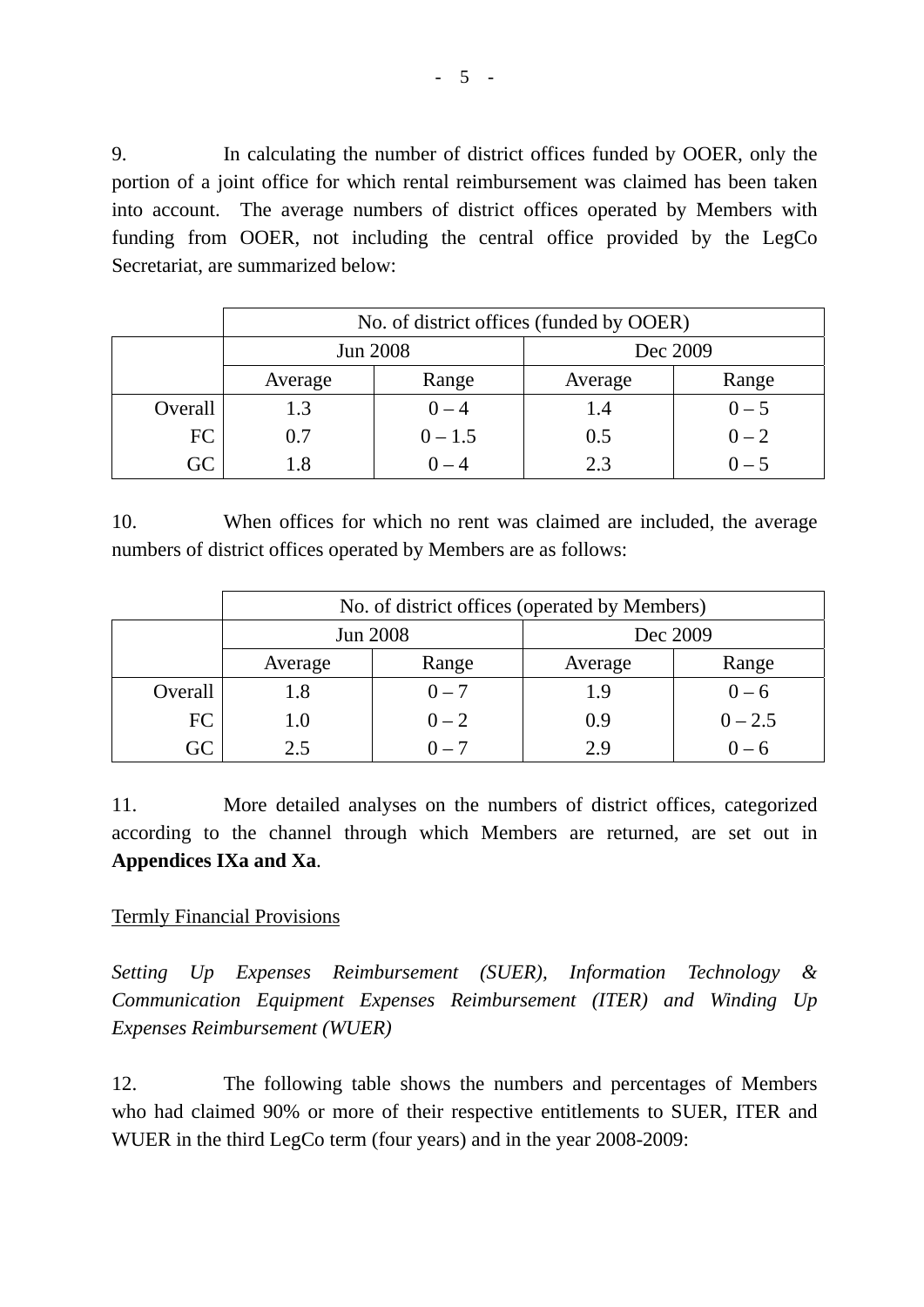|                     | <b>SUER</b>    |             |           | <b>ITER</b>           |                |                                      | <b>WUER</b>    |      |                       |      |                       |               |
|---------------------|----------------|-------------|-----------|-----------------------|----------------|--------------------------------------|----------------|------|-----------------------|------|-----------------------|---------------|
|                     |                | $3rd$ LegCo |           | 4 <sup>th</sup> LegCo |                | 4 <sup>th</sup> LegCo<br>$3rd$ LegCo |                |      | 3 <sup>rd</sup> LegCo |      | 4 <sup>th</sup> LegCo |               |
|                     | 2004-2008      |             | 2008-2009 |                       | 2004-2008      |                                      | 2008-2009      |      | 2004-2008             |      | 2008-2009             |               |
|                     | No. of         |             | No. of    |                       | No. of         |                                      | No. of         |      | No. of                |      | No. of                |               |
|                     | <b>Members</b> | $\%$        | Members   | $\%$                  | <b>Members</b> | $\frac{0}{0}$                        | <b>Members</b> | $\%$ | <b>Members</b>        | $\%$ | <b>Members</b>        | $\frac{0}{0}$ |
| Percentage of       |                |             |           |                       |                |                                      |                |      |                       |      |                       |               |
| entitlement claimed |                |             |           |                       |                |                                      |                |      |                       |      |                       |               |
| 90% or more         | 27             | 44          | 3         | 5                     | 24             | 39                                   | $\overline{2}$ | 3    | 6                     | 29   |                       |               |
| Less than 90%       | 34             | 56          | 57        | 95                    | 37             | 61                                   | 58             | 97   | 15                    | 71   |                       |               |
|                     | $61^{(1)}$     | 100         | 60        | 100                   | $61^{(1)}$     | 100                                  | 60             | 100  | 21                    | 100  |                       |               |

(1) A Member passed away in August 2007 and a new Member was elected in the by-election held in December 2007.

#### 13. Further stratification of the above statistics is provided in **Appendix XI**.

### **Over-ceiling Expenses**

14. Reporting of over-ceiling expenses, which have not been reimbursed, are at the discretion of Members. The following table summarizes the statistics in **Appendix XII**.

|                    | Unclaimed expenses over the OOER ceiling $(\$'000)$ |                |           |     |  |  |
|--------------------|-----------------------------------------------------|----------------|-----------|-----|--|--|
|                    |                                                     | Oct 2007       | Oct 2008  |     |  |  |
|                    |                                                     | to             | to        |     |  |  |
|                    |                                                     | Sep 2008       | Sep 2009  |     |  |  |
|                    | FC                                                  | GC             | <b>FC</b> |     |  |  |
| No. of Members     |                                                     | $\overline{2}$ |           | 5   |  |  |
| Total over-ceiling |                                                     |                |           |     |  |  |
| expenses reported  | 482                                                 | 74             |           | 159 |  |  |
| Average            | 121                                                 | 37             |           | 32  |  |  |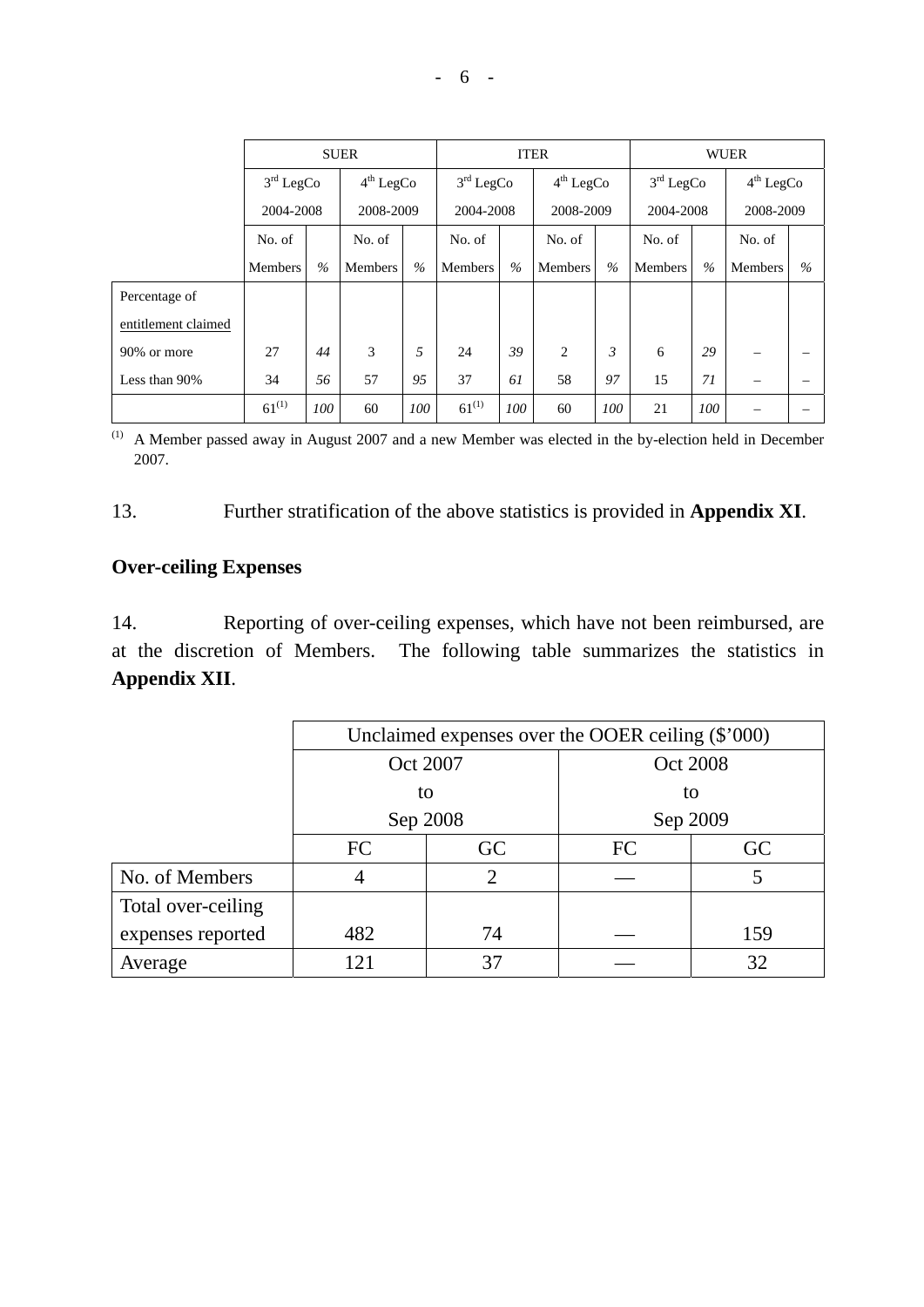15. As noted in **Appendix XII**, not all Members who have fully claimed the reimbursable amount under OOER have reported their over-ceiling expenses. In fact, the statistics on over-ceiling expenses do not fully reflect the level of resources required by Members for carrying out their duties, because of the following reasons:

- (a) lack of manpower rendered it difficult to report on expenses which would not be reimbursed;
- (b) Members might have endeavoured to work within the budget;
- (c) some Members might have refrained from claiming reimbursement for certain shared expenses for the sake of avoiding conflict of interest or saving additional expenditure in relation to the declaration/valuation requirements, such as provision of layout plans and hiring of professional firms for valuation purposes; and
- (d) some Members might not have the financial resources to subsidize their LegCo work.

**\* \* \* \* \* \* \* \* \*** 

Accounts Office Legislative Council Secretariat February 2010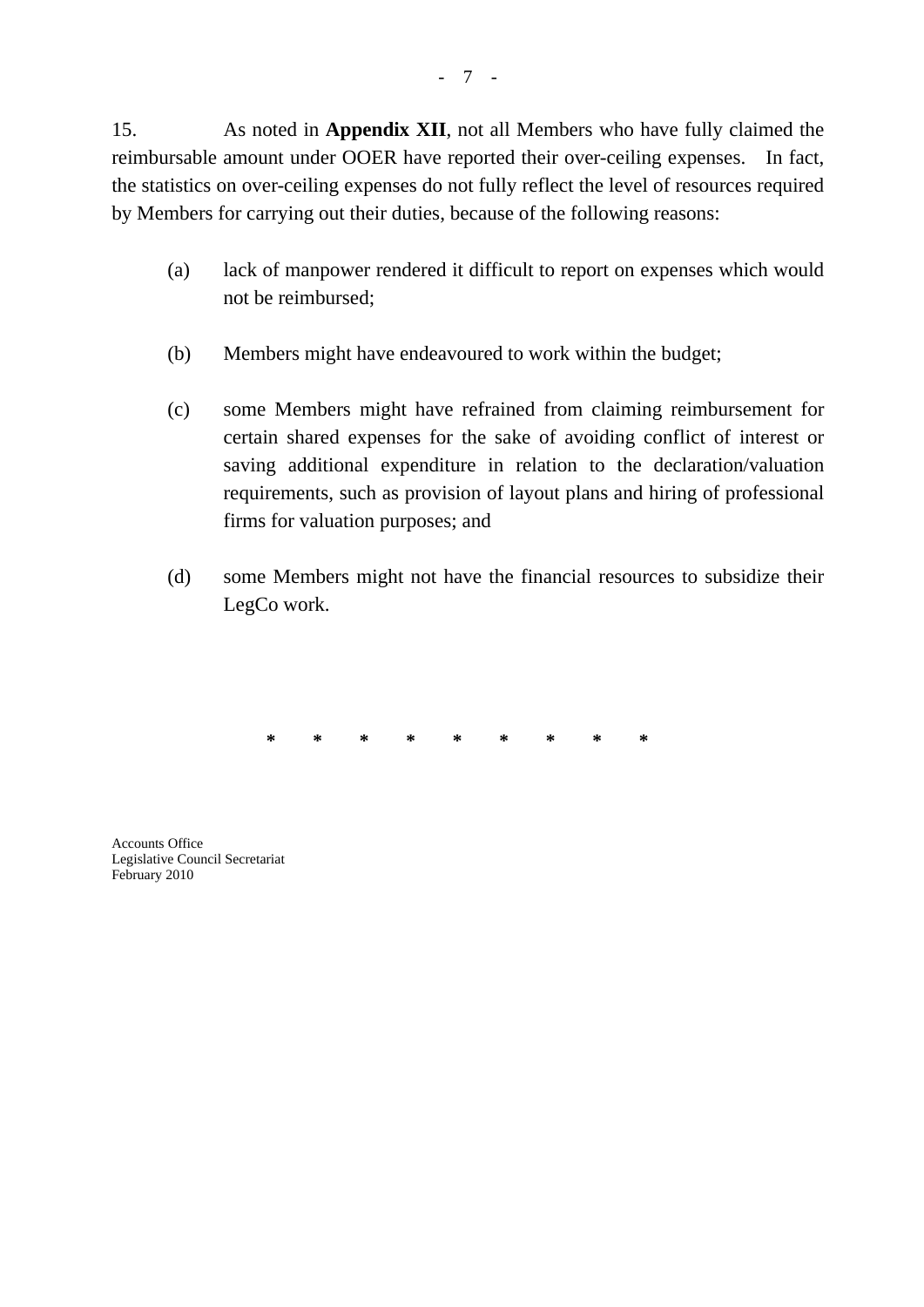# **Utilization rates of Office Operation Expenses Reimbursement per month per Member**

#### **Overall**

|                                                       | <b>Oct 2007</b><br>to<br><b>Sep 2008</b> |            | <b>Oct 2008</b><br>to<br><b>Sep 2009</b> |            |
|-------------------------------------------------------|------------------------------------------|------------|------------------------------------------|------------|
|                                                       |                                          | $\%$       | \$                                       | %          |
| Average reimbursable amount<br>(per month per Member) | 127,835                                  | <b>100</b> | 133,588                                  | <b>100</b> |
| Average reimbursement total                           | 113,618                                  | 88.9       | 120,329                                  | 90.1       |
| Staff remuneration and expenses                       | 88,937                                   | 69.6       | 95,438                                   | 71.4       |
| Office accommodation                                  | 9,427                                    | 7.4        | 8,618                                    | 6.5        |
| Equipment and furniture                               | 379                                      | 0.3        | 1,693                                    | 1.3        |
| Other operating expenses                              | 14,875                                   | 11.6       | 14,580                                   | 10.9       |

# **Functional Constituencies**

|                                 | <b>Oct 2007</b> |            | <b>Oct 2008</b><br>to<br><b>Sep 2009</b> |            |  |
|---------------------------------|-----------------|------------|------------------------------------------|------------|--|
|                                 | to              |            |                                          |            |  |
|                                 | <b>Sep 2008</b> |            |                                          |            |  |
|                                 | \$              | %          | \$                                       | %          |  |
| Average reimbursable amount     | 127,835         | <b>100</b> | 133,588                                  | <b>100</b> |  |
| (per month per Member)          |                 |            |                                          |            |  |
| Average reimbursement total     | 107,030         | 83.7       | 112,708                                  | 84.4       |  |
| Staff remuneration and expenses | 82,532          | 64.6       | 90,564                                   | 67.8       |  |
| Office accommodation            | 8,324           | 6.5        | 6,586                                    | 4.9        |  |
| Equipment and furniture         | 201             | 0.1        | 1,870                                    | 1.4        |  |
| Other operating expenses        | 15,973          | 12.5       | 13,688                                   | 10.3       |  |

### **Geographical Constituencies**

|                                                       | <b>Oct 2007</b><br>to<br><b>Sep 2008</b> |            | <b>Oct 2008</b><br>to<br><b>Sep 2009</b> |            |  |
|-------------------------------------------------------|------------------------------------------|------------|------------------------------------------|------------|--|
|                                                       | \$                                       | $\%$       | \$                                       | %          |  |
| Average reimbursable amount<br>(per month per Member) | 127,835                                  | <i>100</i> | 133,588                                  | <b>100</b> |  |
| Average reimbursement total                           | 120,206                                  | 94.0       | 127,949                                  | 95.8       |  |
| Staff remuneration and expenses                       | 95,341                                   | 74.6       | 100,311                                  | 75.1       |  |
| Office accommodation                                  | 10,529                                   | 8.2        | 10,651                                   | 8.0        |  |
| Equipment and furniture                               | 558                                      | 0.4        | 1,516                                    | 1.1        |  |
| Other operating expenses                              | 13,778                                   | 10.8       | 15,471                                   | 11.6       |  |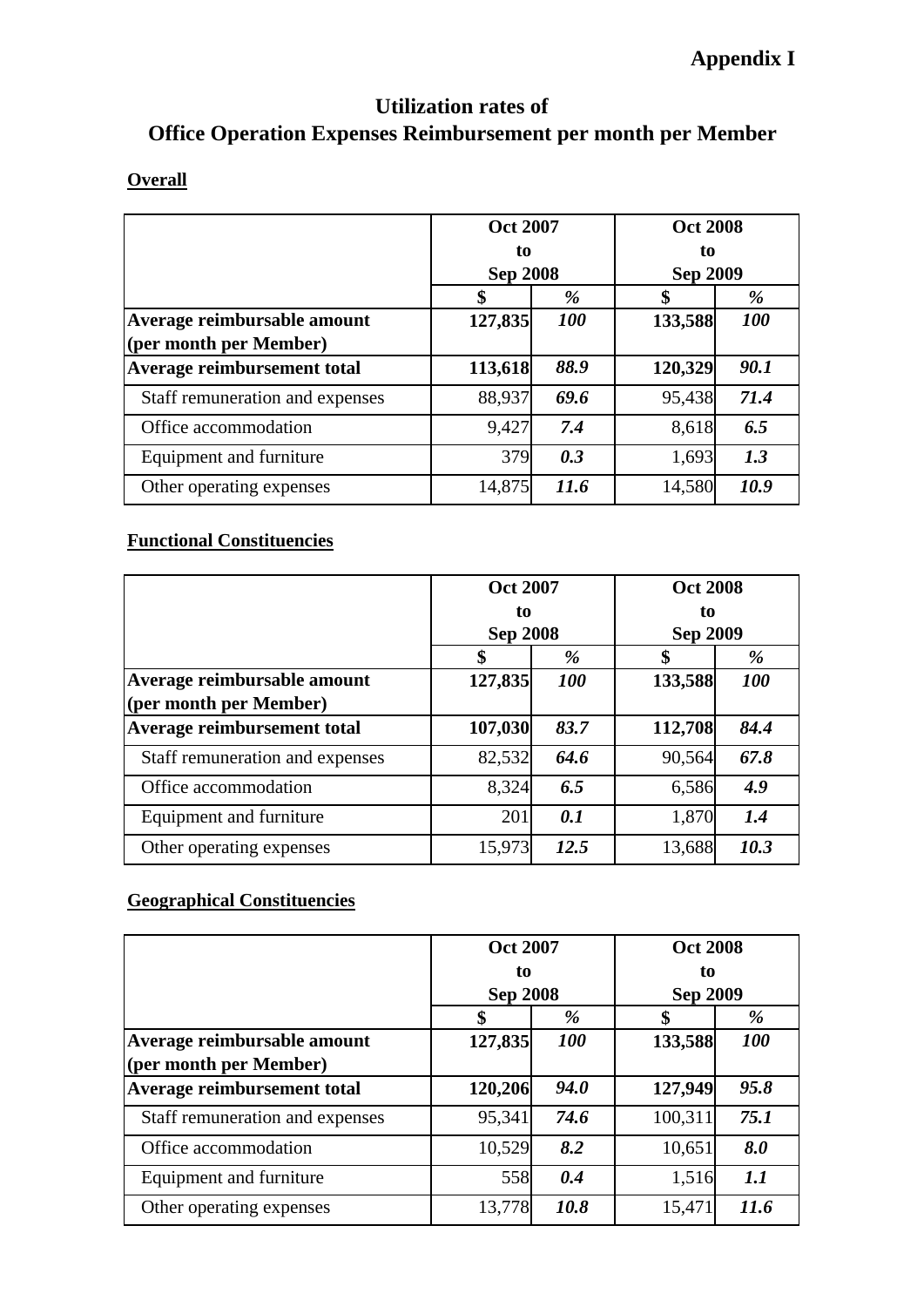# **Appendix II**

| No. of<br><b>Members</b>           | 2007/08        |                                 |                  | 2008/09                       |                |                                 |                |                |                 |            |                  |            |
|------------------------------------|----------------|---------------------------------|------------------|-------------------------------|----------------|---------------------------------|----------------|----------------|-----------------|------------|------------------|------------|
|                                    |                | <b>Overall</b>                  |                  | <b>FC</b>                     |                | GC                              |                | <b>Overall</b> |                 | <b>FC</b>  |                  | GC         |
| <b>Utilization</b><br>rate $(\% )$ | No.            | %                               | No.              | %                             | No.            | %                               | No.            | %              | No.             | %          | No.              | %          |
| 100                                | 18             | 30.1                            | $\overline{7}$   | 23.3                          | 11             | 36.7                            | 11             | 18.3           | $\mathbf{1}$    | 3.3        | 10               | 33.4       |
| 99 to $< 100$                      | 8              | 13.4                            | $\overline{4}$   | 13.3                          | $\overline{4}$ | 13.4                            | 11             | 18.3           | $5\overline{)}$ | 16.7       | 6                | 20.0       |
| 90 to $<$ 99                       | 16             | 26.6                            | 5                | 16.7                          | 11             | 36.6                            | 18             | 30.1           | 10              | 33.4       | 8                | 26.6       |
| $80$ to $< 90$                     | 3              | 5.0                             | $\overline{2}$   | 6.7                           | $\mathbf{1}$   | 3.3                             | 10             | 16.7           | 5               | 16.7       | 5                | 16.7       |
| 70 to $< 80$                       | 5              | 8.4                             | 3                | 10.0                          | 2              | 6.7                             | $\overline{4}$ | 6.6            | 3               | 10.0       | $\mathbf{1}$     | 3.3        |
| $60$ to $< 70$                     | 6              | 9.9                             | 6                | 20.0                          | $\overline{0}$ |                                 | 4              | 6.6            | 4               | 13.3       | $\overline{0}$   |            |
| 50 to $<$ 60                       | $\overline{2}$ | 3.3                             | $\overline{2}$   | 6.7                           | $\overline{0}$ | $\hspace{0.1mm}-\hspace{0.1mm}$ | $\mathbf{1}$   | 1.7            | $\mathbf{1}$    | 3.3        | $\mathbf{0}$     |            |
| 40 to $<$ 50                       | 2              | 3.3                             | $\mathbf{1}$     | 3.3                           | $\mathbf{1}$   | 3.3                             | $\overline{0}$ |                | $\overline{0}$  |            | $\overline{0}$   |            |
| 30 to $<$ 40                       | $\overline{0}$ | $\hspace{0.1mm}-\hspace{0.1mm}$ | $\boldsymbol{0}$ | $\overbrace{\phantom{aaaaa}}$ | $\overline{0}$ |                                 | $\mathbf{1}$   | 1.7            | $\mathbf{1}$    | 3.3        | $\boldsymbol{0}$ | —          |
| Total no. of<br><b>Members</b>     | 60             | <b>100</b>                      | 30               | <b>100</b>                    | 30             | <b>100</b>                      | 60             | <b>100</b>     | 30              | <b>100</b> | 30               | <b>100</b> |

# **Distribution of Members according to their respective utilization rates of Office Operation Expenses Reimbursement**

FC = Functional Constituencies

 $GC = Geographical$  Constituencies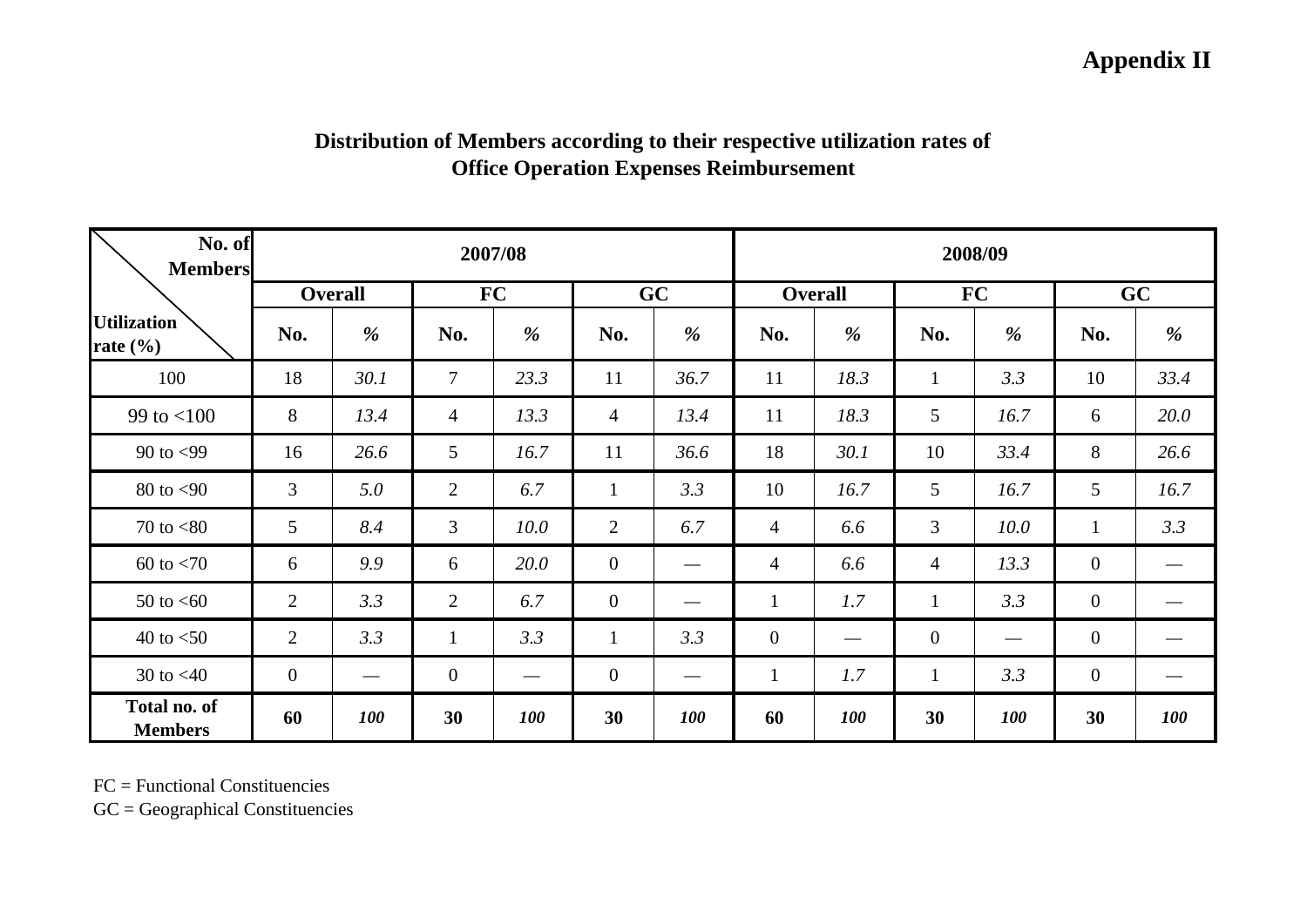# **Utilization rates of**

# **Entertainment and Travelling Expenses Reimbursement per month per Member**

**Overall**

|                                       | <b>Oct 2007</b> |            | <b>Oct 2008</b> |            |  |
|---------------------------------------|-----------------|------------|-----------------|------------|--|
|                                       | to              |            | to              |            |  |
|                                       | <b>Sep-2008</b> |            | <b>Sep-2009</b> |            |  |
|                                       |                 | %          |                 | %          |  |
| Average reimbursable amount           | 13,109          | <b>100</b> | 13,699          | <b>100</b> |  |
| (per month per Member)                |                 |            |                 |            |  |
| Average reimbursement total           | 11,776          | 89.8       | 12,356          | 90.2       |  |
| Entertainment and travelling expenses | 11,130          | 84.9       | 12,036          | 87.9       |  |
| Staff remuneration $^{(1)}$           | 646             | 4.9        | 320             | 2.3        |  |

# **Functional Constituencies**

|                                                       | <b>Oct 2007</b><br>to<br><b>Sep 2008</b> |            | <b>Oct 2008</b><br>to<br><b>Sep-2009</b> |            |  |
|-------------------------------------------------------|------------------------------------------|------------|------------------------------------------|------------|--|
|                                                       |                                          | %          |                                          | %          |  |
| Average reimbursable amount<br>(per month per Member) | 13,109                                   | <b>100</b> | 13,699                                   | <b>100</b> |  |
| Average reimbursement total                           | 11,621                                   | 88.6       | 11,581                                   | 84.5       |  |
| Entertainment and travelling expenses                 | 11,119                                   | 84.8       | 11,367                                   | 83.0       |  |
| Staff remuneration $(1)$                              | 502                                      | 3.8        | 214                                      | 1.5        |  |

# **Geographical Constituencies**

|                                                       | <b>Oct 2007</b><br>to<br><b>Sep 2008</b> |            | <b>Oct 2008</b><br>to<br><b>Sep-2009</b> |            |  |
|-------------------------------------------------------|------------------------------------------|------------|------------------------------------------|------------|--|
|                                                       |                                          | %          |                                          | %          |  |
| Average reimbursable amount<br>(per month per Member) | 13,109                                   | <b>100</b> | 13,699                                   | <b>100</b> |  |
| Average reimbursement total                           | 11,932                                   | 91.0       | 13,130                                   | 95.8       |  |
| Entertainment and travelling expenses                 | 11,141                                   | 85.0       | 12,705                                   | 92.7       |  |
| Staff remuneration $(1)$                              | 791                                      | 6.0        | 425                                      | 3.1        |  |

(1) For flexibility in the deployment of resources, 50% of the Entertainment and Travelling Expenses Reimbursement can be used for employment of staff.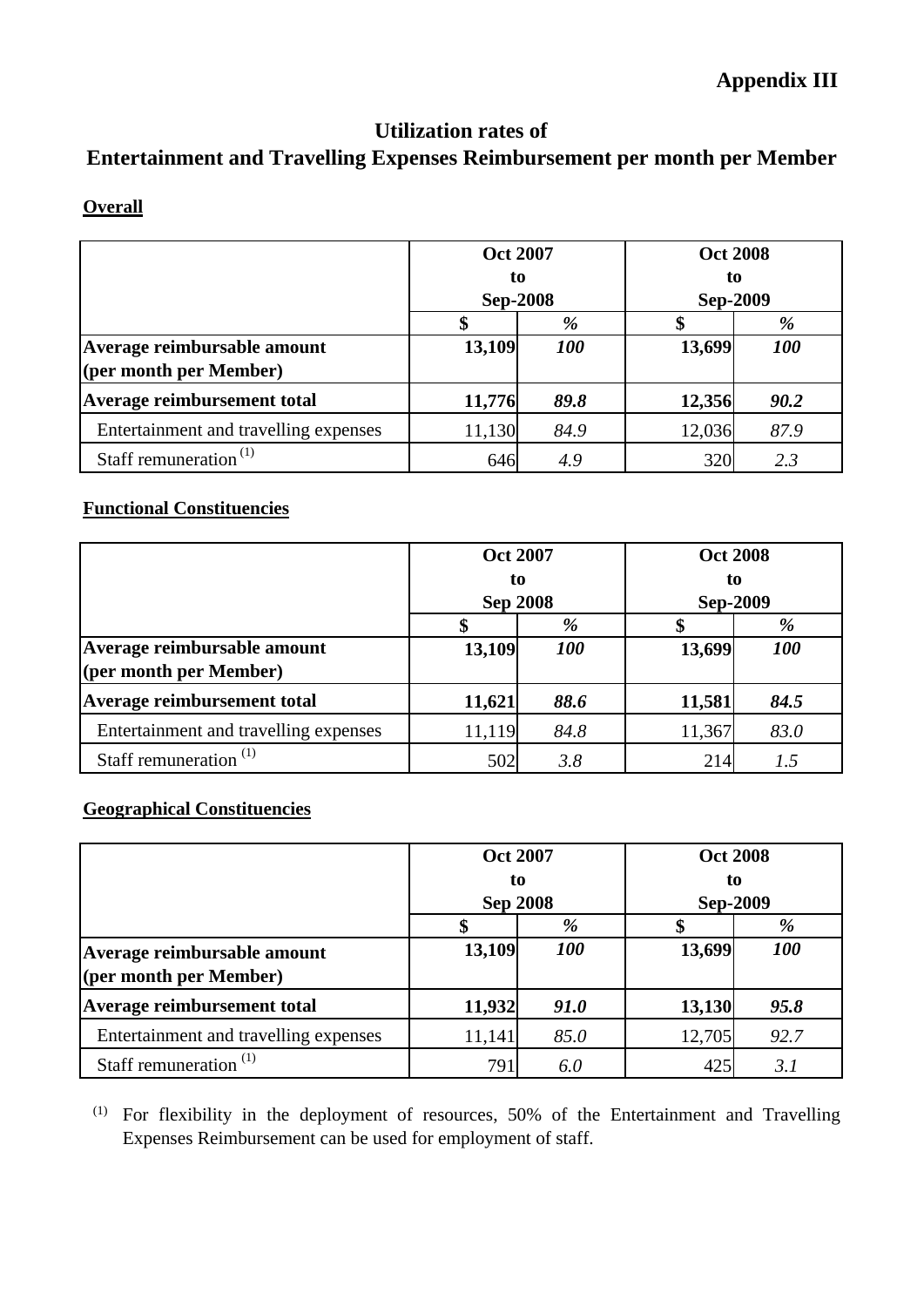# **Appendix IV**

| Distribution of Members according to their respective utilization rates of |  |
|----------------------------------------------------------------------------|--|
| <b>Entertainment and Travelling Expenses Reimbursement</b>                 |  |

| No. of<br><b>Members</b>           |                | 2007/08                         |                  |                                 |                | 2008/09                         |                |                   |                |                                 |                |                   |
|------------------------------------|----------------|---------------------------------|------------------|---------------------------------|----------------|---------------------------------|----------------|-------------------|----------------|---------------------------------|----------------|-------------------|
|                                    |                | <b>Overall</b>                  |                  | <b>FC</b>                       |                | GC                              |                | <b>Overall</b>    |                | <b>FC</b>                       |                | GC                |
| <b>Utilization</b><br>rate $(\% )$ | No.            | %                               | No.              | %                               | No.            | %                               | No.            | %                 | No.            | %                               | No.            | %                 |
| 100                                | 39             | 64.9                            | 15               | 50.0                            | 24             | 80.1                            | 33             | 55.0              | 11             | 36.7                            | 22             | 73.3              |
| 99 to $< 100$                      | $\overline{4}$ | 6.7                             | $\overline{4}$   | 13.4                            | $\overline{0}$ |                                 | 8              | 13.3              | $\overline{4}$ | 13.4                            | $\overline{4}$ | 13.4              |
| 90 to $<$ 99                       | $\overline{4}$ | 6.7                             | $\overline{4}$   | 13.4                            | $\overline{0}$ | $\hspace{0.1mm}-\hspace{0.1mm}$ | 10             | 16.7              | 8              | 26.7                            | $\overline{2}$ | 6.7               |
| $80$ to $<$ 90                     | 3              | 5.0                             | $\mathbf{1}$     | 3.3                             | $\overline{2}$ | 6.7                             | $\mathbf{1}$   | 1.7               | $\mathbf{1}$   | 3.3                             | $\overline{0}$ |                   |
| 70 to $< 80$                       | $\overline{4}$ | 6.7                             | 3                | 10.0                            | $\mathbf{1}$   | 3.3                             | $\overline{2}$ | 3.3               | $\mathbf{1}$   | 3.3                             | $\mathbf{1}$   | 3.3               |
| $60$ to $< 70$                     | $\mathbf{1}$   | 1.7                             | $\overline{0}$   | $\hspace{0.1mm}-\hspace{0.1mm}$ | $\mathbf{1}$   | 3.3                             | $\overline{0}$ | $\hspace{0.05cm}$ | $\overline{0}$ |                                 | $\overline{0}$ |                   |
| 50 to $<$ 60                       | $\overline{0}$ | $\hspace{0.1mm}-\hspace{0.1mm}$ | $\boldsymbol{0}$ | $\qquad \qquad$                 | $\overline{0}$ |                                 | $\overline{0}$ |                   | $\overline{0}$ | $\overbrace{\phantom{13333}}$   | $\overline{0}$ |                   |
| 40 to $<$ 50                       | $\mathbf{1}$   | 1.7                             | $\mathbf{1}$     | 3.3                             | $\overline{0}$ | $\hspace{0.1mm}-\hspace{0.1mm}$ | $\overline{0}$ | $\hspace{0.05cm}$ | $\overline{0}$ | $\hspace{0.1mm}-\hspace{0.1mm}$ | $\overline{0}$ |                   |
| 30 to $<$ 40                       | $\overline{0}$ | $\hspace{0.05cm}$               | $\overline{0}$   | $\hspace{0.05cm}$               | $\overline{0}$ |                                 | $\mathbf{1}$   | 1.7               | $\mathbf{1}$   | 3.3                             | $\overline{0}$ |                   |
| 20 to $<$ 30                       | $\overline{0}$ | $\hspace{0.05cm}$               | $\boldsymbol{0}$ | $\hspace{0.1mm}-\hspace{0.1mm}$ | $\overline{0}$ |                                 | $\overline{2}$ | 3.3               | 2              | 6.7                             | $\overline{0}$ |                   |
| 10 to $<$ 20                       | $\overline{2}$ | 3.3                             | $\mathbf{1}$     | 3.3                             | $\mathbf{1}$   | 3.3                             | $\overline{2}$ | 3.3               | $\mathbf{1}$   | 3.3                             | $\mathbf{1}$   | 3.3               |
| 0 to $<$ 10                        | $\overline{2}$ | 3.3                             | $\mathbf{1}$     | 3.3                             | $\mathbf{1}$   | 3.3                             | $\mathbf{1}$   | 1.7               | $\mathbf{1}$   | 3.3                             | $\mathbf{0}$   | $\hspace{0.05cm}$ |
| Total no. of<br><b>Members</b>     | 60             | 100                             | 30               | <b>100</b>                      | 30             | 100                             | 60             | <b>100</b>        | 30             | 100                             | 30             | <b>100</b>        |

FC = Functional Constituencies

GC = Geographical Constituencies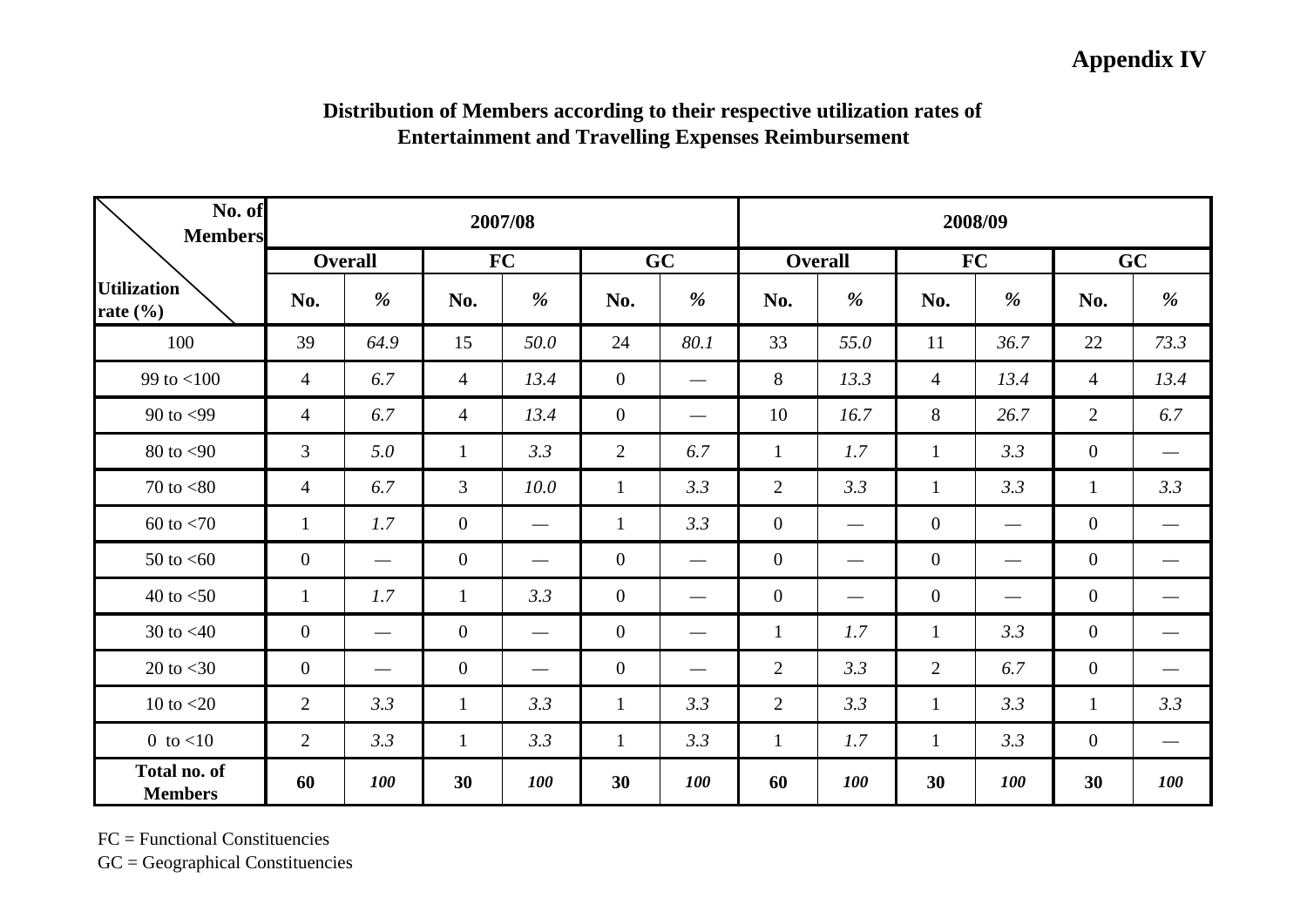# **Number of full-time staff hired by LegCo Members**

| No. of Members<br>No. of full-time employees | Jun 2008       | Dec 2009       |
|----------------------------------------------|----------------|----------------|
| 0                                            | 1              | 1              |
|                                              |                | $\theta$       |
| 1.5                                          |                | 0              |
| $\overline{2}$                               |                | $\overline{2}$ |
| 2.5                                          |                | 0              |
| 3                                            | 9              | 8              |
| 3.5                                          |                | $\theta$       |
| $\overline{4}$                               | $\overline{4}$ | 8              |
| 5                                            | 5              | 7              |
| 5.5                                          |                | $\Omega$       |
| 6                                            |                | $\overline{2}$ |
| 7                                            | $\overline{2}$ |                |
| 8                                            | $\overline{0}$ |                |
| 9                                            | $\overline{2}$ | 0              |
| No. of Members                               | 30             | 30             |
| Total no. of staff employed                  | 122            | 122            |

# **(i) Functional Constituencies**

# **(ii) Geographical Constituencies**

| No. of Members<br>No. of full-time employees | <b>Jun 2008</b> | Dec 2009         |
|----------------------------------------------|-----------------|------------------|
| 3                                            | $\overline{2}$  | $\boldsymbol{0}$ |
| 4                                            | $\overline{2}$  | 2                |
| 4.5                                          | 1               |                  |
| 5                                            | 7               | 7                |
| 6                                            | 5               | 3                |
| 6.5                                          | $\overline{0}$  |                  |
| 7                                            | 3               | 8                |
| 8                                            | $\overline{2}$  | $\overline{4}$   |
| 9                                            | 4               | $\overline{2}$   |
| 10                                           | 0               |                  |
| 11                                           | $\overline{2}$  |                  |
| 12                                           | $\overline{2}$  | 0                |
| No. of Members                               | 30              | 30               |
| Total no. of staff employed                  | 203             | 201              |

Staff jointly employed by Members are counted in proportion to the remuneration shared.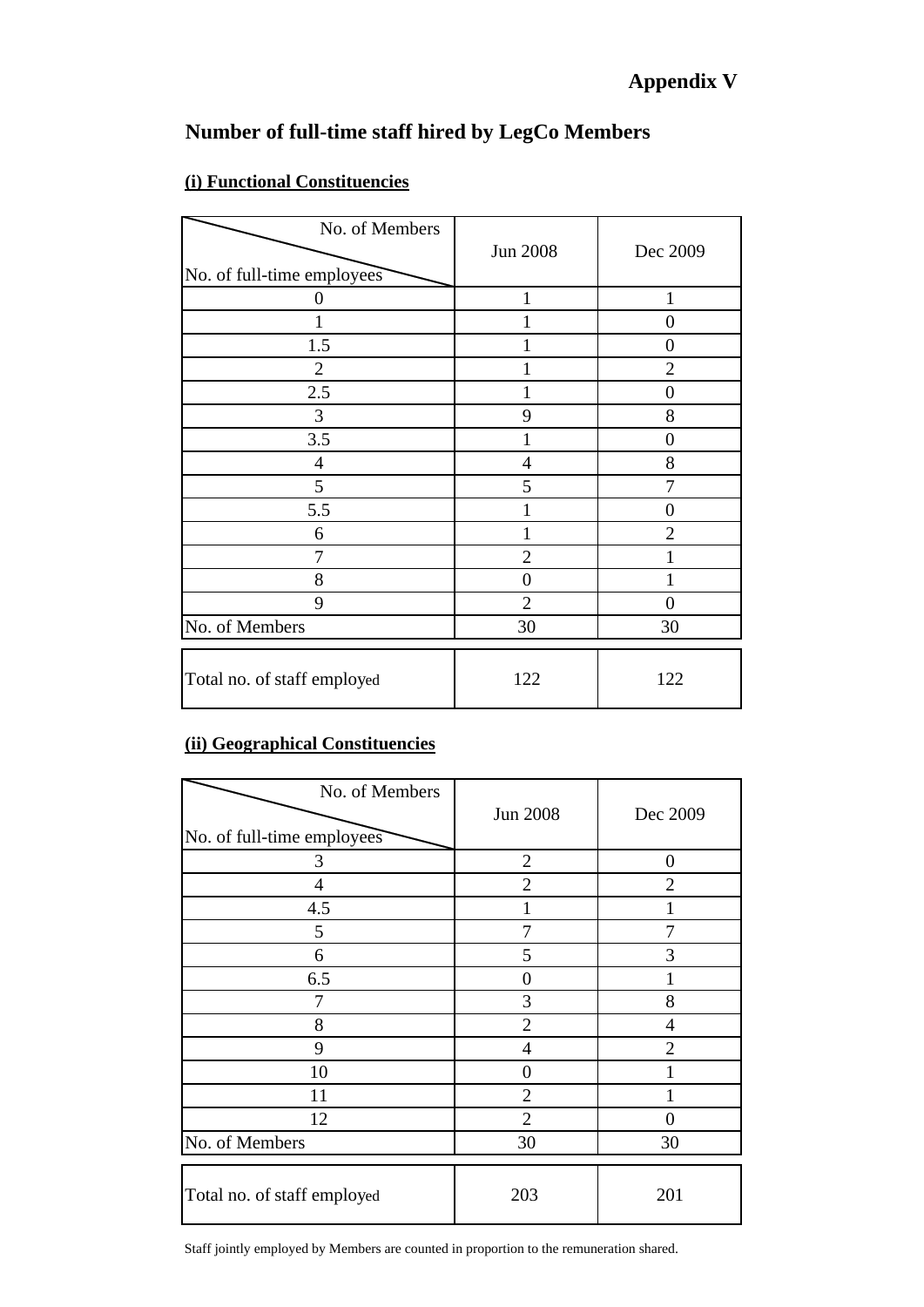# **Number of part-time employees hired by LegCo Members**

| No. of Members<br>No. of part-time employees | <b>June 2008</b> | Dec 2009 |
|----------------------------------------------|------------------|----------|
|                                              | 17               | 19       |
|                                              |                  |          |
| 2                                            | 5                | 3        |
| 3                                            | $\mathfrak{D}$   |          |
| 5                                            |                  |          |
| 16                                           |                  |          |
| No. of Members                               | 30               | 30       |
| Total no. of employees hired                 | 41               | 29       |

# **(i) Functional Constituencies**

# **(ii) Geographical Constituencies**

| No. of Members               | <b>June 2008</b> | Dec 2009       |
|------------------------------|------------------|----------------|
| No. of part-time employees   |                  |                |
| $\boldsymbol{0}$             | 8                | $\overline{7}$ |
| 1                            | 12               | $\overline{4}$ |
| 1.5                          | $\boldsymbol{0}$ | 1              |
| $\overline{2}$               | $\overline{4}$   | 6              |
| 3                            | $\overline{2}$   | $\overline{4}$ |
| $\overline{4}$               | $\overline{0}$   | $\overline{2}$ |
| 4.5                          | $\overline{0}$   | $\mathbf{1}$   |
| 5                            | $\overline{0}$   | $\mathbf{1}$   |
| 6                            | 1                | $\overline{2}$ |
| 7                            | $\boldsymbol{0}$ | $\mathbf{1}$   |
| $\,8\,$                      | 1                | $\mathbf{1}$   |
| 9                            | 1                | $\overline{0}$ |
| 13                           | 1                | $\overline{0}$ |
| No. of Members               | 30               | 30             |
| Total no. of employees hired | 62               | 74             |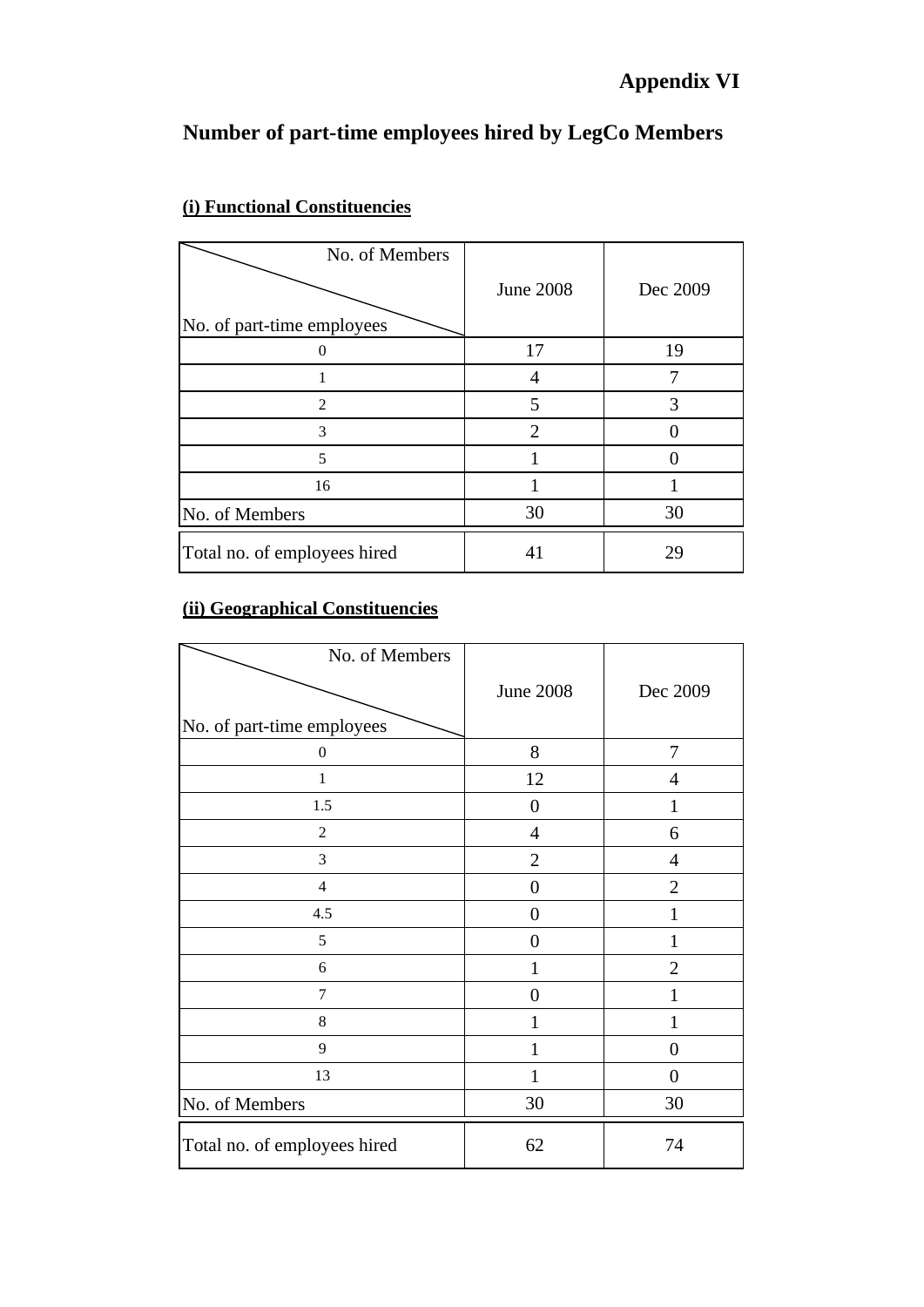| <b>No. of Members</b>                  |                  | <b>Dec 2009</b>              |  |
|----------------------------------------|------------------|------------------------------|--|
|                                        | <b>Jun 2008</b>  |                              |  |
| No. of employees hired<br>$\mathbf{1}$ | $\mathbf 1$      | $\boldsymbol{0}$             |  |
|                                        |                  |                              |  |
| $\overline{2}$                         | $\boldsymbol{0}$ | $\mathbf{1}$                 |  |
| $2.5\,$                                | $\mathbf{2}$     | $\boldsymbol{0}$             |  |
| 3                                      | 8                | $\sqrt{5}$                   |  |
| $3.5\,$                                | $\mathbf{1}$     | $\boldsymbol{0}$             |  |
| $\overline{4}$                         | 3                | 9                            |  |
| 5                                      | $\mathbf{9}$     | $12\,$                       |  |
| 5.5                                    | $\sqrt{2}$       | $\boldsymbol{0}$             |  |
| $\sqrt{6}$                             | $\mathfrak{S}$   | $\overline{4}$               |  |
| $\boldsymbol{7}$                       | $\sqrt{ }$       | $\mathfrak{Z}$               |  |
| $8\,$                                  | $\mathfrak{Z}$   | $\boldsymbol{7}$             |  |
| 9                                      | $\boldsymbol{6}$ | $\sqrt{6}$<br>$\overline{4}$ |  |
| $10\,$                                 | $\overline{4}$   |                              |  |
| 11                                     | $\boldsymbol{0}$ | $\sqrt{2}$                   |  |
| $12\,$                                 | $\overline{2}$   | $\mathfrak{Z}$               |  |
| 13                                     | $\overline{3}$   | $\mathbf 1$                  |  |
| 14                                     | $\boldsymbol{0}$ | $\mathbf{1}$                 |  |
| 15                                     | $\,1$            | $\mathbf{1}$                 |  |
| $16\,$                                 | $\mathbf{1}$     | $\mathbf{1}$                 |  |
| $17\,$                                 | $\mathbf{1}$     | $\boldsymbol{0}$             |  |
| $18\,$                                 | $\mathbf{1}$     | $\boldsymbol{0}$             |  |
| <b>No. of Members</b>                  | 60               | 60                           |  |
| Total no. of employees hired           | 428              | 426                          |  |

# **Number of employees hired by LegCo Members (including full-time and part-time employees)**

Staff jointly employed by Members are counted in proportion to the remuneration shared.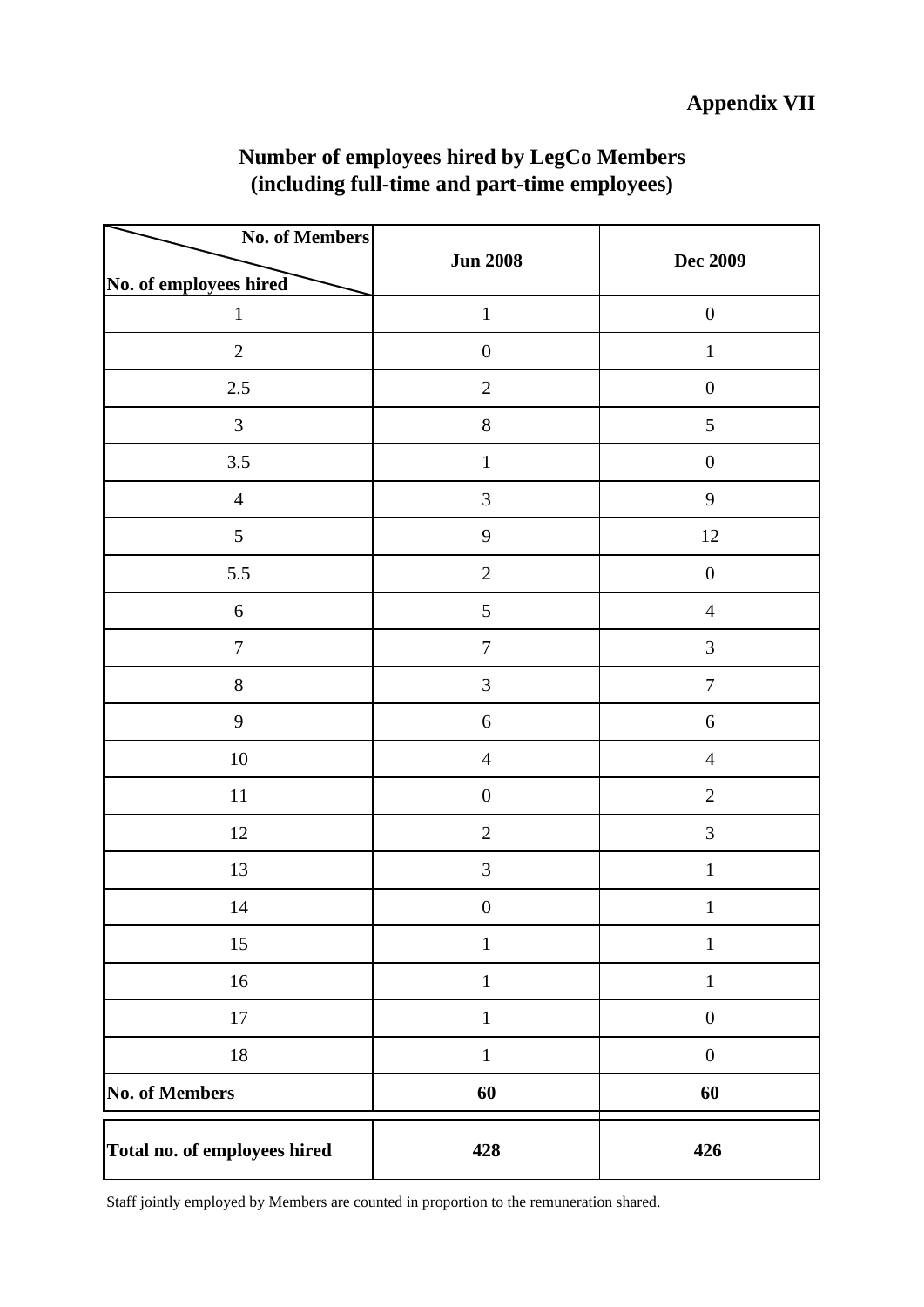### **Number of employees hired by LegCo Members**

#### **Full-time employees**

| <b>No. of Members</b>                  |                  |                  |
|----------------------------------------|------------------|------------------|
|                                        | <b>Jun 2008</b>  | <b>Dec 2009</b>  |
| No. of full-time employees hired       |                  |                  |
| $\theta$                               | 1                | 1                |
|                                        |                  | $\boldsymbol{0}$ |
| 1.5                                    |                  | $\boldsymbol{0}$ |
| $\overline{2}$                         |                  | $\overline{2}$   |
| 2.5                                    |                  | $\boldsymbol{0}$ |
| 3                                      | 11               | 8                |
| 3.5                                    | 1                | $\boldsymbol{0}$ |
| $\overline{4}$                         | 6                | 10               |
| 4.5                                    |                  |                  |
| 5                                      | 12               | 14               |
| 5.5                                    | 1                | $\boldsymbol{0}$ |
| 6                                      | 6                | 5                |
| 6.5                                    | $\boldsymbol{0}$ |                  |
| 7                                      | 5                | 9                |
| 8                                      | $\overline{c}$   | 5                |
| 9                                      | 6                | $\overline{2}$   |
| 10                                     | $\boldsymbol{0}$ | 1                |
| 11                                     | $\overline{c}$   | 1                |
| 12                                     | $\overline{2}$   | $\mathbf{0}$     |
| <b>No. of Members</b>                  | 60               | 60               |
| Total no. of full-time employees hired | 325              | 323              |

#### **Part-time employees**

| <b>No. of Members</b>                  |                 |                 |
|----------------------------------------|-----------------|-----------------|
|                                        | <b>Jun 2008</b> | <b>Dec 2009</b> |
| No. of part-time employees hired       |                 |                 |
| 0                                      | 25              | 26              |
|                                        | 16              | 11              |
| 1.5                                    | $\theta$        | 1               |
| 2                                      | 9               | 9               |
| 3                                      | $\overline{4}$  | 4               |
| 4                                      | 0               | $\overline{2}$  |
| 4.5                                    | 0               |                 |
| 5                                      |                 |                 |
| 6                                      |                 | $\mathfrak{D}$  |
| 7                                      | $\theta$        |                 |
| 8                                      |                 |                 |
| 9                                      |                 | $\theta$        |
| 13                                     |                 | $\theta$        |
| 16                                     |                 |                 |
| <b>No. of Members</b>                  | 60              | 60              |
| Total no. of part-time employees hired | 103             | 103             |

Staff jointly employed by Members are counted in proportion to the remuneration shared.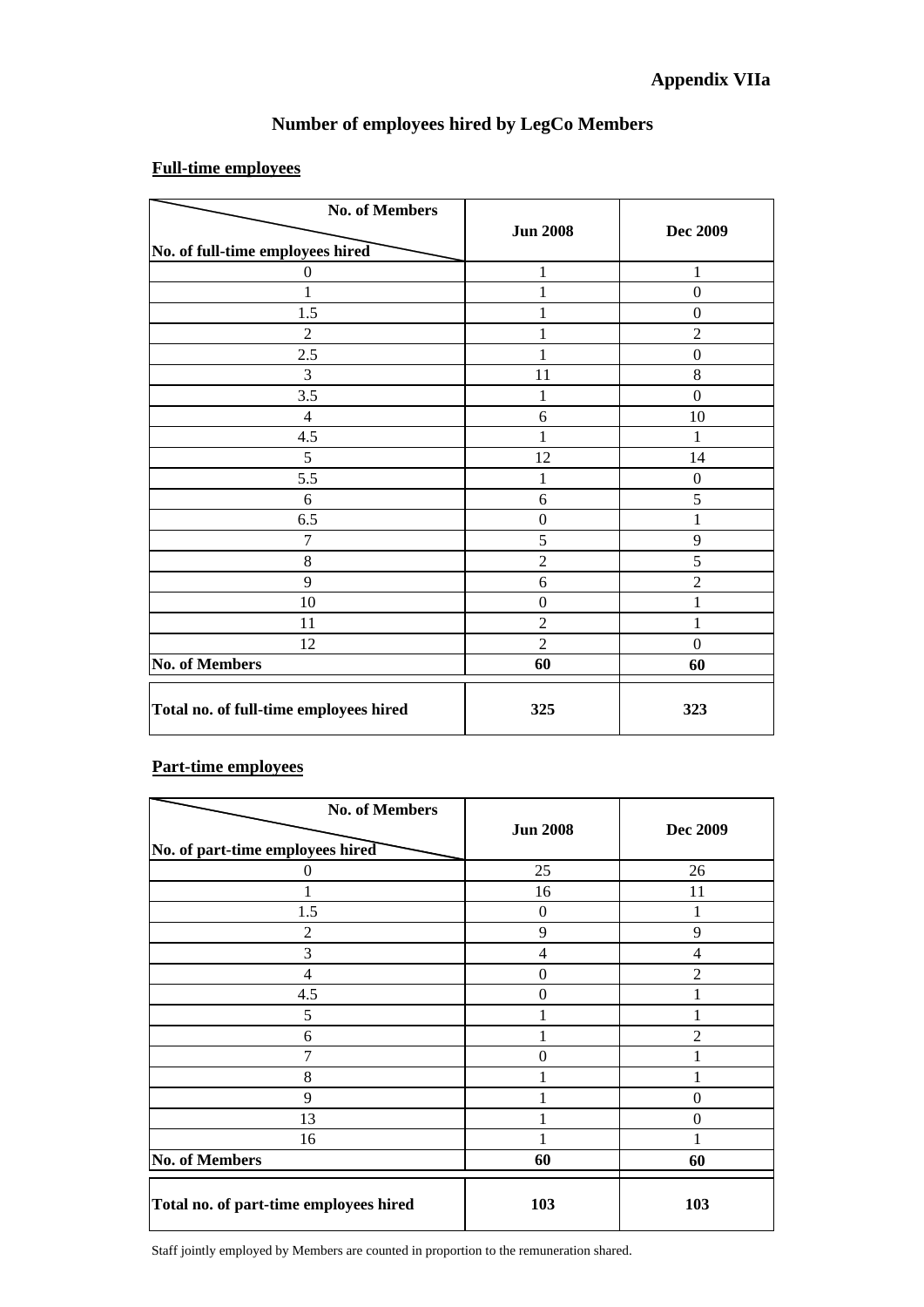# **Salary level of employees hired by LegCo Members**

# **Full-time employees**

|                        | No. of full-time employees  |                             |  |  |
|------------------------|-----------------------------|-----------------------------|--|--|
| Salary range (\$)      | <b>Jun 2008</b><br>Dec 2009 |                             |  |  |
| 0 to $< 5,000$         | 5                           | 2                           |  |  |
| 5,000 to $<$ 10,000    | 96                          | 71                          |  |  |
| 10,000 to $\lt$ 15,000 | 101                         | 124                         |  |  |
| 15,000 to $<$ 20,000   | 56                          | 54                          |  |  |
| 20,000 to $<$ 25,000   | 27                          | 26                          |  |  |
| 25,000 to $<$ 30,000   | 19                          | 14                          |  |  |
| 30,000 to $<$ 35,000   | 11                          | 19                          |  |  |
| 35,000 to $<40,000$    | 6                           | 7                           |  |  |
| 40,000 to $<45,000$    | 3                           | 3                           |  |  |
| 45,000 to $<$ 50,000   |                             | $\mathcal{D}_{\mathcal{L}}$ |  |  |
| 50,000 to $<$ 55,000   |                             |                             |  |  |
| <b>Total</b>           | 325<br>323                  |                             |  |  |

# **Part-time employees**

|                      | No. of part-time employees |                |  |  |
|----------------------|----------------------------|----------------|--|--|
| Salary range (\$)    | <b>Jun 2008</b>            | Dec 2009       |  |  |
| 0 to $< 1,000$       | 13                         | 11             |  |  |
| 1,000 to $< 2,000$   | 10                         | 8              |  |  |
| 2,000 to $<$ 3,000   | 11                         | 9              |  |  |
| 3,000 to $<$ 4,000   | 18                         | 13             |  |  |
| 4,000 to $< 5,000$   | 19                         | 13             |  |  |
| 5,000 to $<6,000$    | 8                          | 12             |  |  |
| 6,000 to $< 7,000$   | 8                          | 12             |  |  |
| 7,000 to $< 8,000$   | $\overline{4}$             | 5              |  |  |
| 8,000 to $<$ 9,000   | $\overline{2}$             | $\overline{2}$ |  |  |
| 9,000 to $<$ 10,000  |                            | $\overline{2}$ |  |  |
| 10,000 to $<$ 11,000 | 3                          | 8              |  |  |
| 11,000 to $<$ 12,000 | $\overline{0}$             | $\overline{2}$ |  |  |
| 12,000 to $<$ 13,000 | 0                          | $\overline{0}$ |  |  |
| 13,000 to $<$ 14,000 |                            |                |  |  |
| 14,000 to $<$ 15,000 | 2                          | 0              |  |  |
| 15,000 to $<$ 16,000 | 0                          |                |  |  |
|                      |                            |                |  |  |
| 20,000 to $<$ 21,000 | 3                          |                |  |  |
|                      |                            |                |  |  |
| 25,000 to $<$ 26,000 | $\overline{0}$             | $\overline{2}$ |  |  |
| <b>Total</b>         | 103                        | 103            |  |  |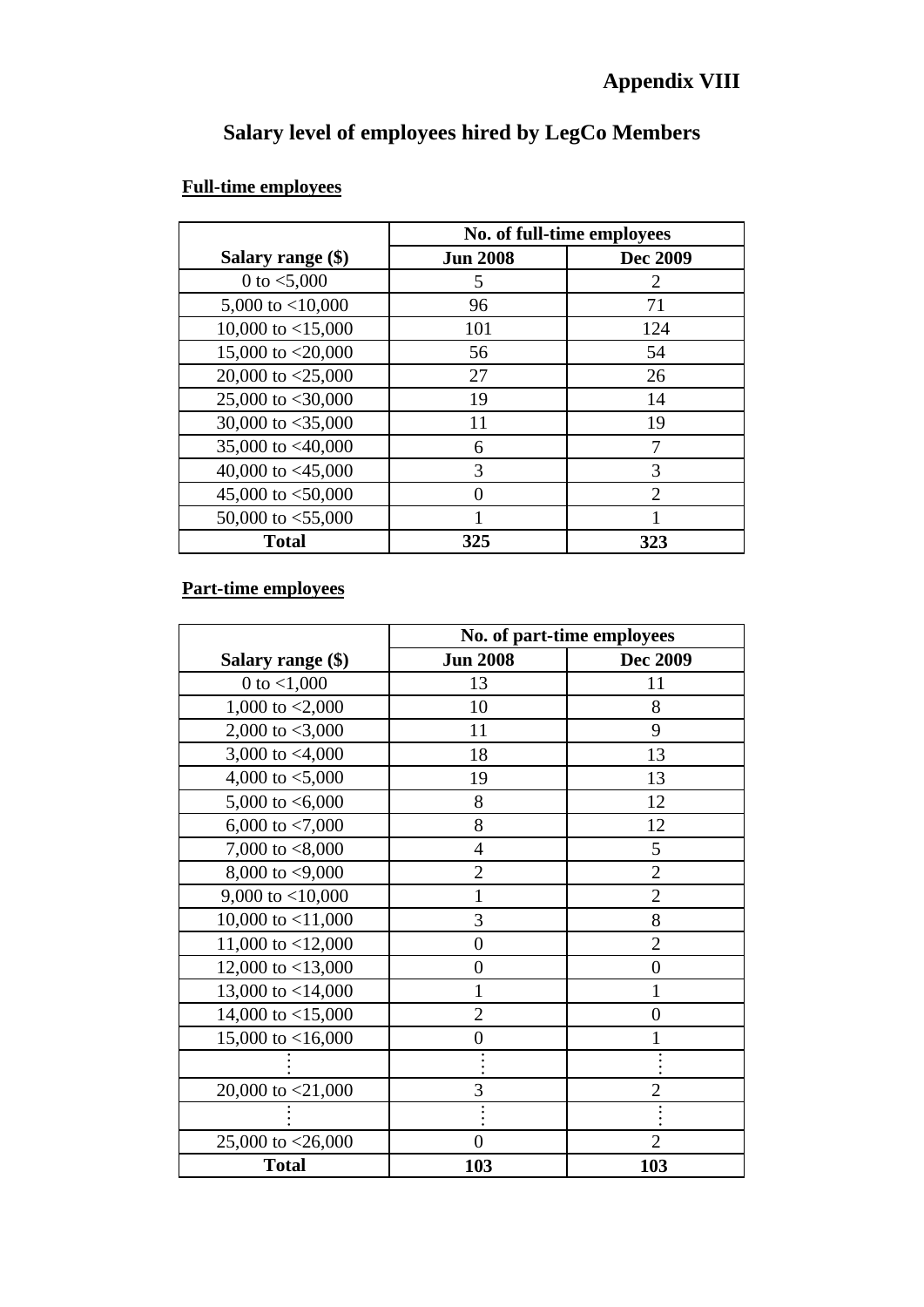# **Appendix IX**

| No. of district                                                     | <b>No. of Members</b> |                 |  |
|---------------------------------------------------------------------|-----------------------|-----------------|--|
| offices <sup>(1)</sup> & (2)                                        | <b>Jun 2008</b>       | <b>Dec 2009</b> |  |
| $\boldsymbol{0}$                                                    | 11                    | 18              |  |
| 0.5                                                                 | $\overline{7}$        | 6               |  |
| $\mathbf{1}$                                                        | 20                    | 13              |  |
| $1.5\,$                                                             | $\overline{2}$        | $\overline{2}$  |  |
| $\overline{2}$                                                      | $10\,$                | 6               |  |
| 2.5                                                                 | $\overline{4}$        | $\mathbf{2}$    |  |
| 3                                                                   | $\overline{4}$        | $\overline{7}$  |  |
| 3.5                                                                 |                       | $\overline{2}$  |  |
| $\overline{4}$                                                      | $\overline{2}$        | $\mathbf 1$     |  |
| 4.5                                                                 |                       | $\overline{2}$  |  |
| 5                                                                   |                       | $\mathbf{1}$    |  |
| <b>No. of Members</b>                                               | 60                    | 60              |  |
| Total no. of district<br>offices operated by 60<br>Members $^{(3)}$ | 75.40                 | 81.70           |  |

# **Number of district offices operated by LegCo Members (excluding district offices for which no rental reimbursement was claimed)**

<sup>(1)</sup> For an office shared by two or more LegCo/District Council Members, only the shared portion of the office is counted.

 $(2)$  Only district offices for which rents have been reimbursed are counted in the statistics —— the central office  $(40m<sup>2</sup>)$  provided free-of-charge by the LegCo Secretariat for each Member and district offices for which no rental reimbursement has been claimed are excluded.

<sup>&</sup>lt;sup>(3)</sup> The number of offices calculated from figures in the table may not add up to the total stated at the bottom because of rounding differences.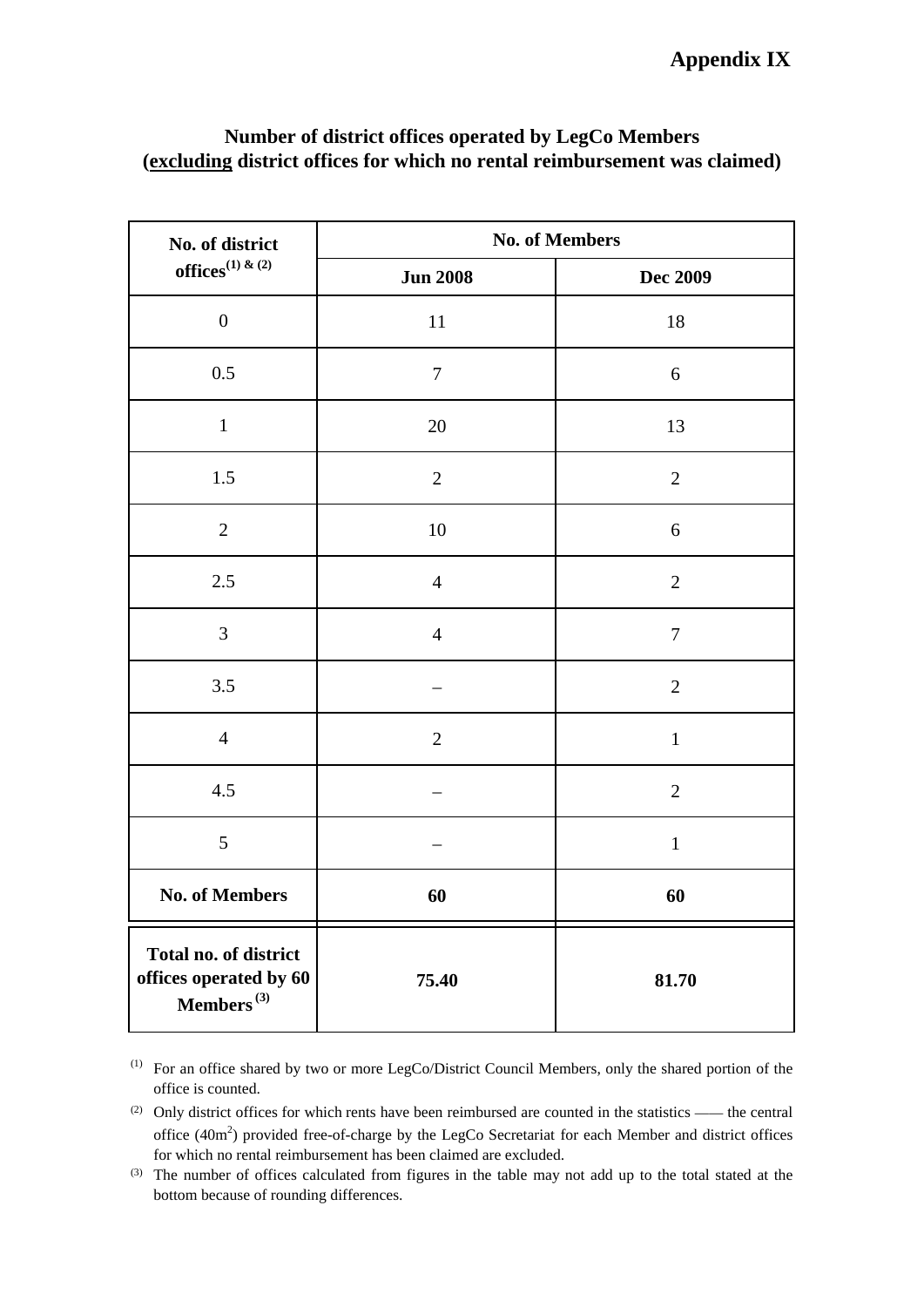## **Number of district offices operated by LegCo Members (excluding district offices for which no rental reimbursement was claimed)**

| No. of district                                                                   | <b>No. of Members</b> |          |  |
|-----------------------------------------------------------------------------------|-----------------------|----------|--|
| offices $(1)$ & $(2)$                                                             | <b>Jun 2008</b>       | Dec 2009 |  |
|                                                                                   |                       | 15       |  |
| 0.5                                                                               | 6                     |          |  |
|                                                                                   | 16                    |          |  |
| 1.5                                                                               |                       |          |  |
| $\overline{2}$                                                                    |                       |          |  |
| <b>No. of Members</b>                                                             | 30                    | 30       |  |
| Total no. of district offices<br>operated by Members<br>returned from FC $^{(3)}$ | 20.16                 | 14.12    |  |

### **i) Functional Constituencies (FC)**

#### **ii) Geographical Constituencies (GC)**

| No. of district                                                                   | <b>No. of Members</b> |                |  |
|-----------------------------------------------------------------------------------|-----------------------|----------------|--|
| offices $(1)$ & $(2)$                                                             | <b>Jun 2008</b>       | Dec 2009       |  |
| 0                                                                                 | 4                     | 3              |  |
| 0.5                                                                               |                       | $\overline{2}$ |  |
|                                                                                   | 4                     | 3              |  |
| 1.5                                                                               |                       | $\overline{2}$ |  |
| $\overline{2}$                                                                    | 10                    | 5              |  |
| 2.5                                                                               | 4                     | $\mathfrak{D}$ |  |
| 3                                                                                 | $\overline{4}$        |                |  |
| 3.5                                                                               |                       | 2              |  |
| $\overline{4}$                                                                    | 2                     |                |  |
| 4.5                                                                               |                       | 7              |  |
| 5                                                                                 |                       |                |  |
| <b>No. of Members</b>                                                             | 30                    | 30             |  |
| Total no. of district offices<br>operated by Members<br>returned from GC $^{(3)}$ | 55.24                 | 67.58          |  |

<sup>(1)</sup> For an office shared by two or more LegCo/District Council Members, only the shared portion of the office is counted.

<sup>(2)</sup> Only district offices for which rents have been reimbursed are counted in the statistics — the central office (40m2) provided free-of-charge by the LegCo Secretariat for each Member and district offices for which no rental reimbursement has been claimed

 $(3)$  The number of offices calculated from figures in the table may not add up to the total stated at the bottom because of rounding differences.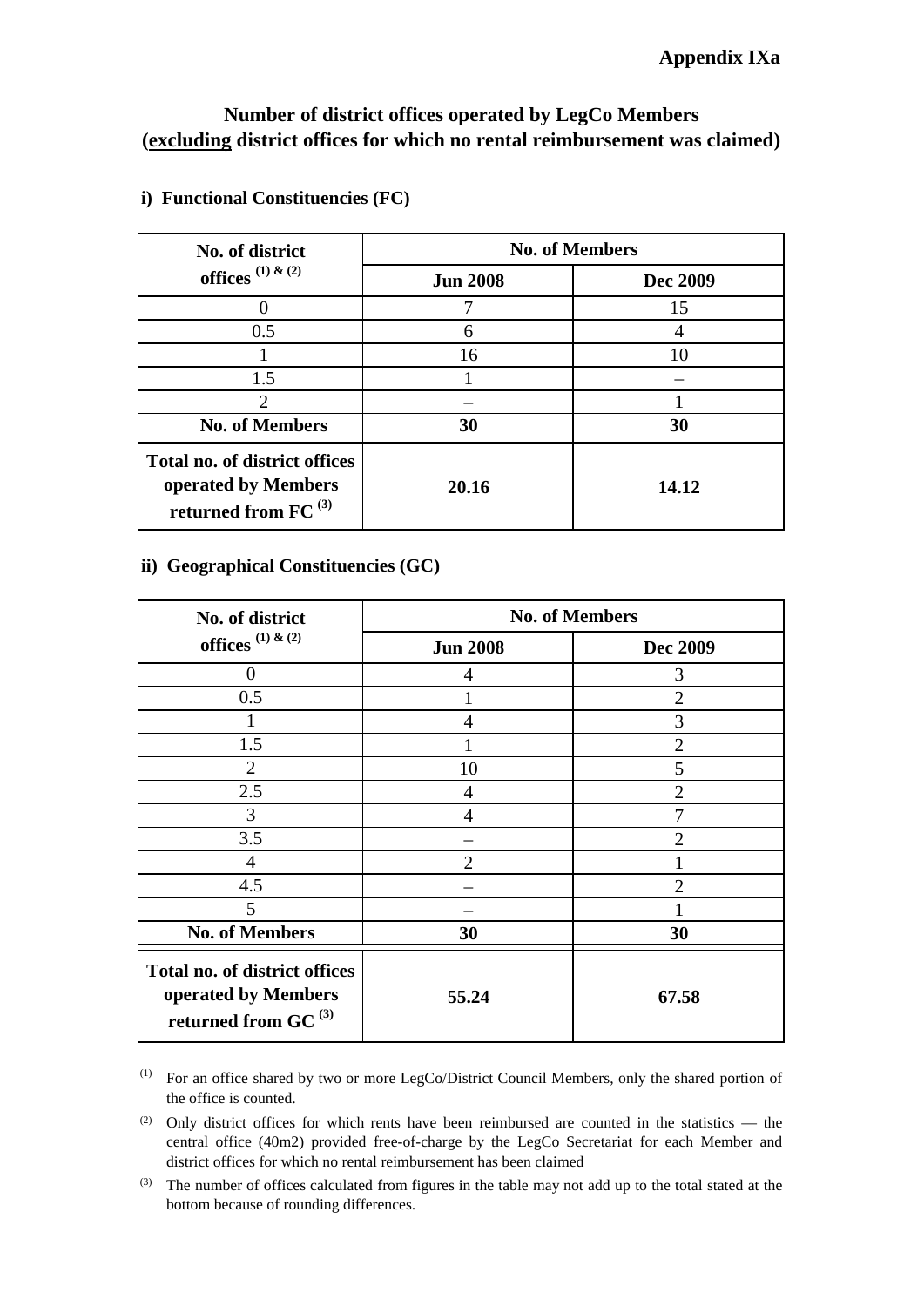# **Appendix X**

| No. of district                                                     | <b>No. of Members</b> |                  |  |
|---------------------------------------------------------------------|-----------------------|------------------|--|
| offices <sup>(1) &amp; (2)</sup>                                    | <b>Jun 2008</b>       | Dec 2009         |  |
| $\boldsymbol{0}$                                                    | $\mathfrak{S}$        | $10\,$           |  |
| $0.5\,$                                                             | $\overline{4}$        | $\mathbf{2}$     |  |
| $\mathbf{1}$                                                        | 21                    | $18\,$           |  |
| 1.5                                                                 | $\overline{4}$        | $\overline{2}$   |  |
| $\mathbf{2}$                                                        | $11\,$                | $\mathbf{9}$     |  |
| $2.5\,$                                                             | $\,1\,$               | $\,1\,$          |  |
| $\mathfrak{Z}$                                                      | $\boldsymbol{6}$      | $\boldsymbol{7}$ |  |
| 3.5                                                                 | $\mathfrak{Z}$        | $\mathbf{2}$     |  |
| $\overline{4}$                                                      | 3                     | 3                |  |
| 4.5                                                                 | $\mathbf 1$           | $\mathfrak{Z}$   |  |
| $\sqrt{5}$                                                          |                       | $\sqrt{2}$       |  |
| 6                                                                   |                       | $\,1$            |  |
| $\tau$                                                              | $\mathbf{1}$          |                  |  |
| <b>No. of Members</b>                                               | 60                    | 60               |  |
| Total no. of district<br>offices operated by 60<br>Members $^{(3)}$ | 104.90                | 111.20           |  |

# **Number of district offices operated by LegCo Members (including district offices for which no rental reimbursement was claimed)**

(1) For an office shared by two or more LegCo/District Council Members, only the shared portion of the office is counted.

(2) District offices reported by Members are counted in these statistics, regardless of whether rents were claimed. The central offices (40m<sup>2</sup> per Member) provided free-of-charge by the LegCo Secretariat for Members are excluded from the statistics.

(3) The number of offices calculated from figures in the table may not add up to the total stated at the bottom because of rounding differences.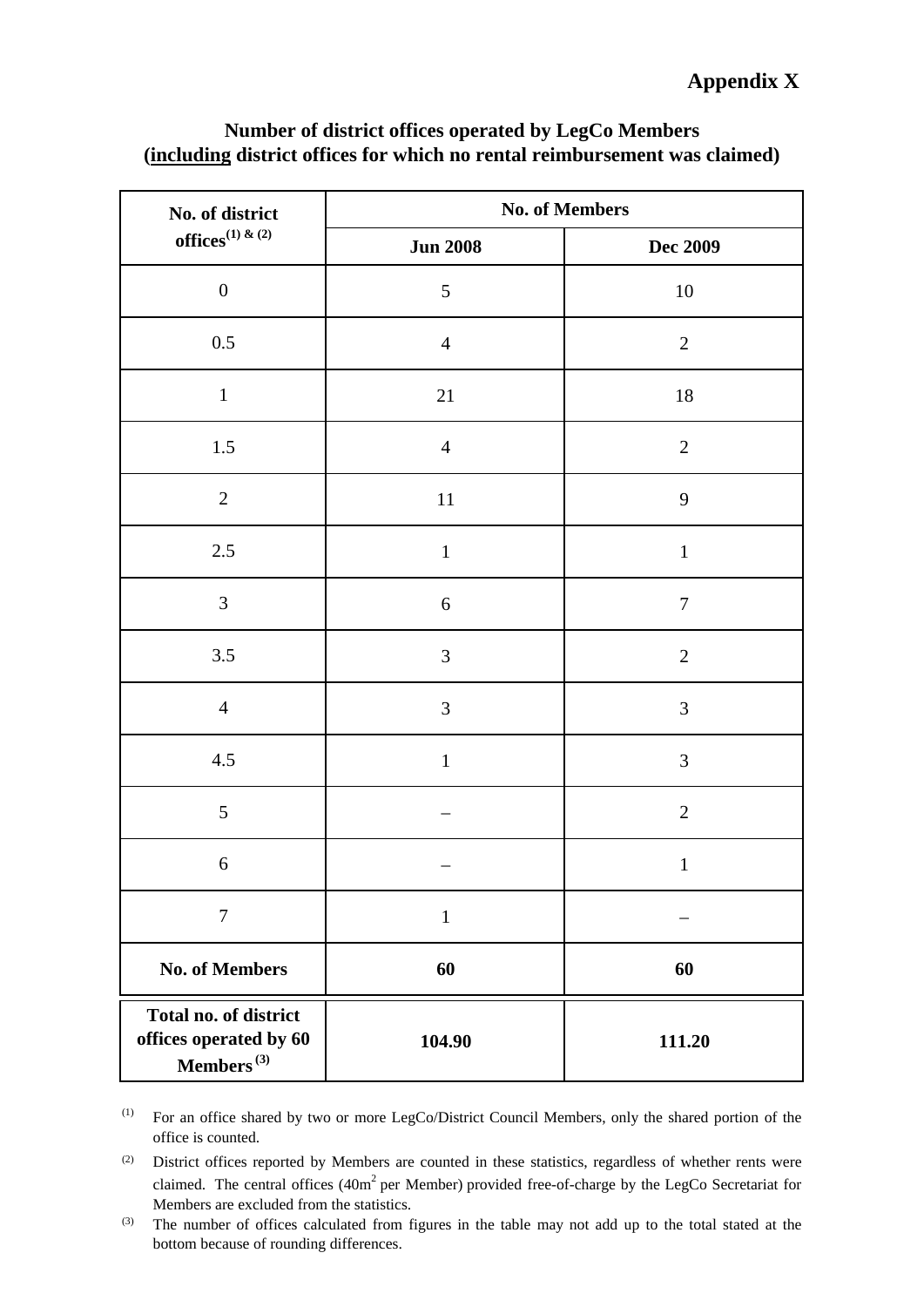# **Number of district offices operated by LegCo Members (including district offices for which no rental reimbursement was claimed)**

| No. of district                                                                   | <b>No. of Members</b> |          |  |
|-----------------------------------------------------------------------------------|-----------------------|----------|--|
| offices $(1)$ & $(2)$                                                             | <b>Jun 2008</b>       | Dec 2009 |  |
|                                                                                   | 3                     | 9        |  |
| 0.5                                                                               |                       |          |  |
|                                                                                   | 17                    | 16       |  |
| 1.5                                                                               |                       |          |  |
| 2                                                                                 | $\overline{2}$        | 3        |  |
| 2.5                                                                               |                       |          |  |
| <b>No. of Members</b>                                                             | 30                    | 30       |  |
| Total no. of district offices<br>operated by Members<br>returned from FC $^{(3)}$ | 28.82                 | 25.62    |  |

#### **i) Functional Constituencies (FC)**

#### **ii) Geographical Constituencies (GC)**

| No. of district                                                                         | <b>No. of Members</b> |                 |  |
|-----------------------------------------------------------------------------------------|-----------------------|-----------------|--|
| offices $(1)$ & $(2)$                                                                   | <b>Jun 2008</b>       | <b>Dec 2009</b> |  |
| $\Omega$                                                                                | 2                     |                 |  |
| 0.5                                                                                     |                       | $\overline{2}$  |  |
|                                                                                         | 4                     | $\overline{2}$  |  |
| 1.5                                                                                     |                       |                 |  |
| $\overline{2}$                                                                          | 9                     | 6               |  |
| 2.5                                                                                     |                       |                 |  |
| 3                                                                                       | 6                     | 7               |  |
| 3.5                                                                                     | 3                     | $\overline{2}$  |  |
| $\overline{4}$                                                                          | 3                     | 3               |  |
| 4.5                                                                                     |                       | 3               |  |
| 5                                                                                       |                       | 2               |  |
| 6                                                                                       |                       |                 |  |
| 7                                                                                       |                       |                 |  |
| <b>No. of Members</b>                                                                   | 30                    | 30              |  |
| Total no. of district offices<br>operated by Members<br>returned from GC <sup>(3)</sup> | 76.08                 | 85.58           |  |

<sup>(1)</sup> For an office shared by two or more LegCo/District Council Members, only the shared portion of the office is counted.

<sup>(2)</sup> District offices reported by Members are counted in these statistics, regardless of whether rents were claimed. The central offices (40m<sup>2</sup> per Member) provided free-of-charge by the LegCo Secretariat for Members are excluded from the statistics.

 $^{(3)}$  The number of offices calculated from figures in the table may not add up to the total stated at the bottom because of rounding differences.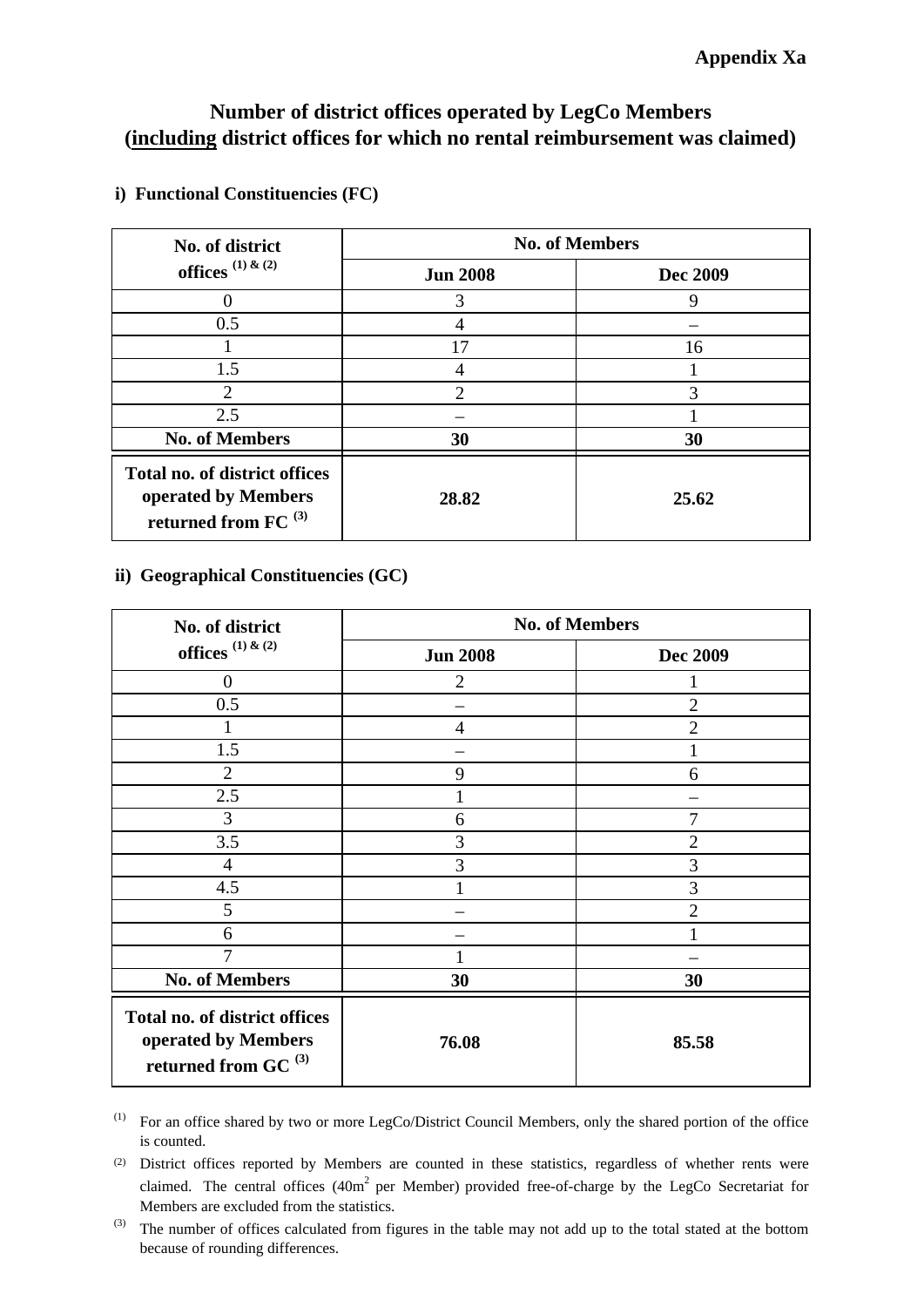## **Appendix XI**

#### **Statistics on LegCo Members' Utilization of Termly Provisions**

#### **[i.e. Setting Up Expenses Reimbursement (SUER), Information Technology &**

#### **Communication Equipment Expenses Reimbursement (ITER) and Winding Up Expenses Reimbursement (WUER)]**

| No. of Members          |                                        | <b>SUER</b>                            |                                        | <b>ITER</b>                            |                                        | $WUER$ <sup>(2)</sup>                  |
|-------------------------|----------------------------------------|----------------------------------------|----------------------------------------|----------------------------------------|----------------------------------------|----------------------------------------|
|                         | 3 <sup>rd</sup> LegCo<br>$(Oct 2004 -$ | 4 <sup>th</sup> LegCo<br>$(Oct 2008 -$ | 3 <sup>rd</sup> LegCo<br>$(Oct 2004 -$ | 4 <sup>th</sup> LegCo<br>$(Oct 2008 -$ | 3 <sup>rd</sup> LegCo<br>$(Oct 2004 -$ | 4 <sup>th</sup> LegCo<br>$(Oct 2008 -$ |
| <b>Utilization</b> rate | <b>Sept 2008)</b>                      | <b>Sept 2009)</b>                      | <b>Sept 2008)</b>                      | <b>Sept 2009)</b>                      | <b>Sept 2008)</b>                      | <b>Sept 2009)</b>                      |
| 100%                    | 8                                      |                                        | 8                                      | $\theta$                               | 3                                      |                                        |
| $90\%$ to $<$ 100%      | 19                                     | $\overline{2}$                         | 16                                     | $\overline{2}$                         | $\overline{3}$                         |                                        |
| $80\%$ to $<90\%$       | $\overline{2}$                         |                                        | $\overline{2}$                         | $\overline{0}$                         | $\overline{2}$                         |                                        |
| 70% to $<80\%$          |                                        | 3                                      | 10                                     | $\overline{2}$                         | 3                                      |                                        |
| 60\% to $< 70\%$        | 6                                      | 4                                      | $\overline{2}$                         | $\overline{4}$                         | $\overline{0}$                         |                                        |
| 50\% to $<60\%$         | $\overline{2}$                         | 6                                      | $\overline{4}$                         | 5                                      | $\overline{0}$                         |                                        |
| 40\% to $<$ 50\%        | 4                                      | 5                                      | $\overline{2}$                         | $\overline{4}$                         |                                        |                                        |
| 30% to $<40\%$          | $\overline{2}$                         | $\overline{2}$                         | 4                                      | 10                                     | $\overline{2}$                         |                                        |
| $20\%$ to $<$ 30%       | $\overline{2}$                         | 8                                      | $\overline{2}$                         | 9                                      | $\overline{0}$                         | $\overline{\phantom{0}}$               |
| 10\% to $<$ 20\%        | 3                                      | $\overline{3}$                         | 3                                      | 8                                      | $\overline{2}$                         | $\overline{a}$                         |
| $>0\%$ to $<10\%$       | 3                                      | $\overline{7}$                         | $\boldsymbol{0}$                       | 5                                      | 5                                      | $\overline{a}$                         |
| $0\%$                   | 9                                      | 18                                     | 8                                      | 11                                     |                                        |                                        |
| <b>TOTAL</b>            | $61^{(1)}$                             | 60                                     | $61^{(1)}$                             | 60                                     | 21                                     |                                        |

(1) A Member passed away in August 2007 and a new Member was elected in the by-election held in December 2007.

<sup>(2)</sup> Only outgoing Members can claim WUER. As severance payments are reimbursed on actual basis without a ceiling, the utilization rates here reflect the reimbursement of other winding up expenses under the fixed-ceiling portion.